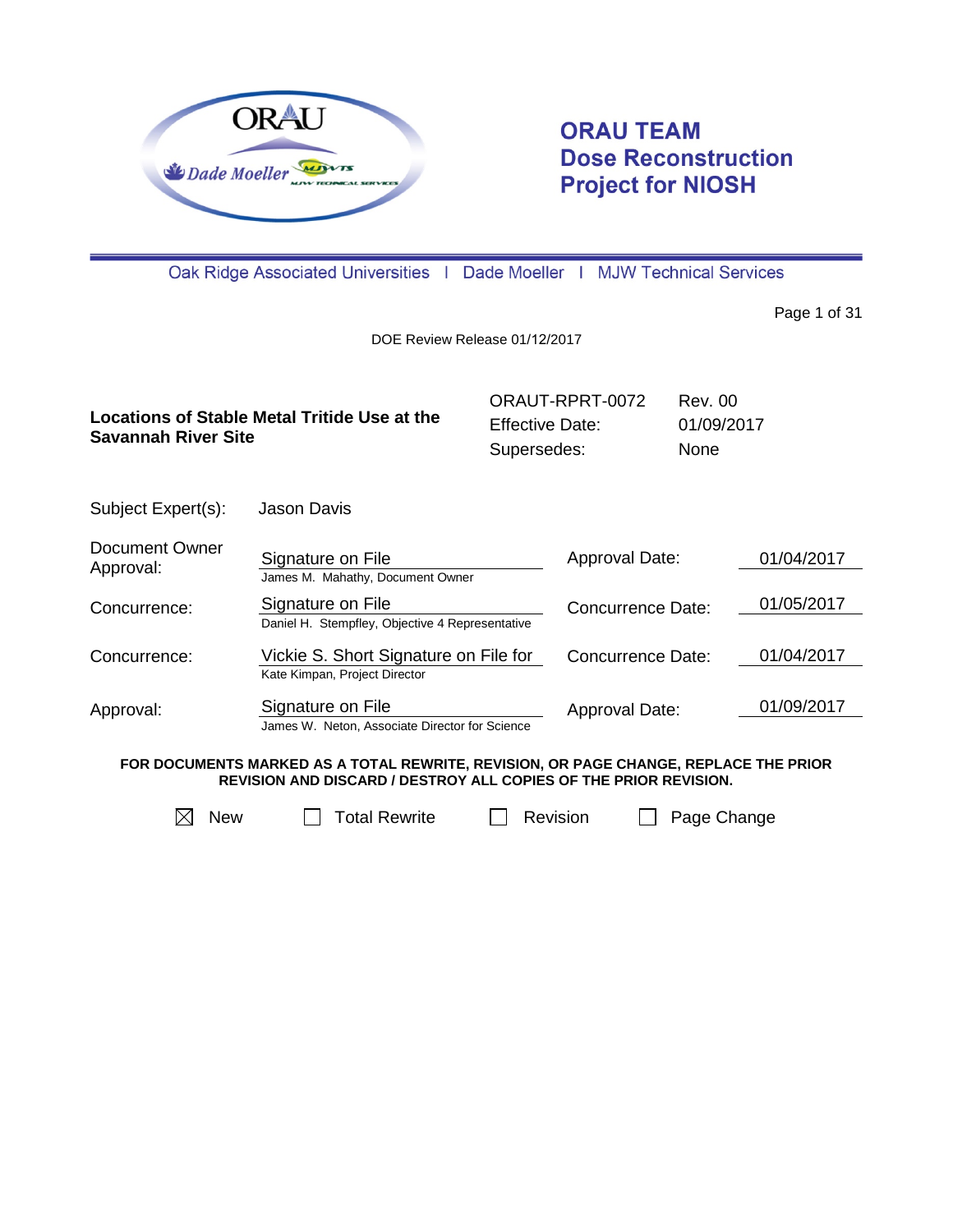| Document No. ORAUT-RPRT-0072 | 00<br>Revision No. | <b>Effective Date: 01/09/2017</b> | <u>? of 31</u><br>Page $\angle$ |
|------------------------------|--------------------|-----------------------------------|---------------------------------|

# **PUBLICATION RECORD**

| <b>EFFECTIVE</b> | <b>REVISION</b> |                                                                                                                                                                                                                                                                                                                                                       |
|------------------|-----------------|-------------------------------------------------------------------------------------------------------------------------------------------------------------------------------------------------------------------------------------------------------------------------------------------------------------------------------------------------------|
| <b>DATE</b>      | <b>NUMBER</b>   | <b>DESCRIPTION</b>                                                                                                                                                                                                                                                                                                                                    |
| 01/09/2017       | 00              | New document initiated in response to questions raised by SC&A<br>that special tritium compounds have not been considered in the<br>analysis of personnel exposures at the Savannah River Site.<br>Incorporates formal internal and NIOSH review comments. Training<br>required: As determined by the Objective Manager. Initiated by<br>Jason Davis. |

# **TRADEMARK INFORMATION**

Zircaloy™ is a trademark of Westinghouse Electric Corporation in the United States and/or other countries.

All other trademarks are the property of their respective owners.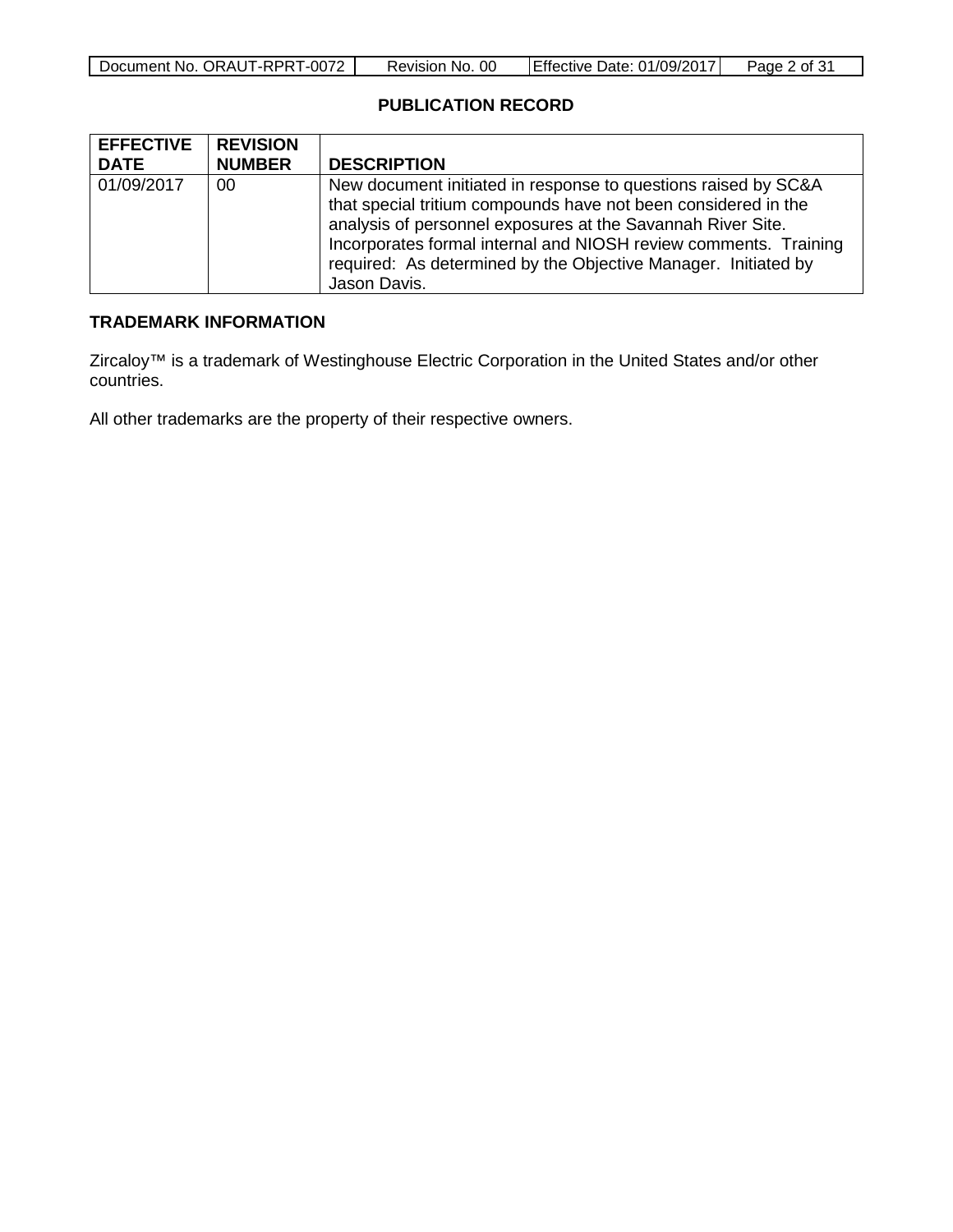# **TABLE OF CONTENTS**

| <b>SECTION</b> |            | <b>TITLE</b> | <b>PAGE</b> |
|----------------|------------|--------------|-------------|
|                |            |              |             |
| 1.0            |            |              |             |
| 2.0            | 2.1        |              |             |
|                | 2.2        |              |             |
| 3.0            |            |              |             |
|                | 3.1        |              |             |
|                | 3.2<br>3.3 |              |             |
|                | 3.4        |              |             |
|                | 3.5        |              |             |
|                | 3.6        |              |             |
|                | 3.7        |              |             |
|                | 3.8        |              |             |
|                | 3.9        |              |             |
| 4.0            |            |              |             |
|                | 4.1        |              |             |
|                | 4.2        |              |             |
|                | 4.3        |              |             |
| 5.0            |            |              |             |
|                | 5.1        |              |             |
|                | 5.2        |              |             |
| 6.0            |            |              |             |
|                | 6.1        |              |             |
|                | 6.2        |              |             |
|                | 6.3        |              |             |
|                |            | 6.3.1        |             |
|                |            | 6.3.2        |             |
| 7.0            |            |              |             |
|                |            |              |             |

### **LIST OF TABLES**

| <b>TABLE</b> | TITLE | <b>PAGE</b> |
|--------------|-------|-------------|
| $6 - 1$      |       |             |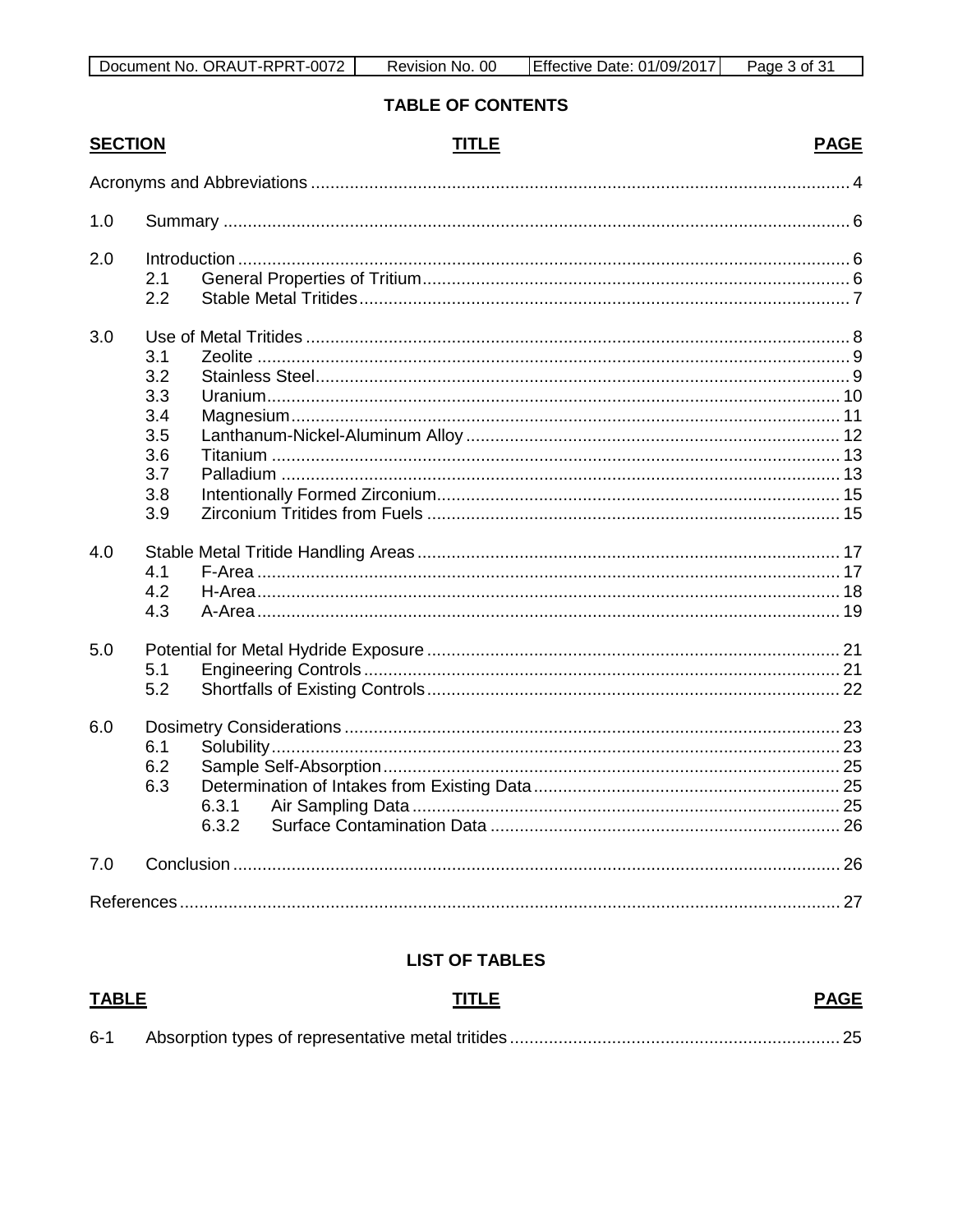#### <span id="page-3-0"></span>**ACRONYMS AND ABBREVIATIONS**

| <b>CFR</b>   | <b>Code of Federal Regulations</b>                                             |
|--------------|--------------------------------------------------------------------------------|
| Ci           | curie                                                                          |
| cm           | centimeter                                                                     |
| <b>DOE</b>   | U.S. Department of Energy                                                      |
| dpm          | disintegrations per minute                                                     |
| g            | gram                                                                           |
| GI           | gastrointestinal                                                               |
| <b>HSV</b>   | hydride storage vessel                                                         |
| HТ           | elemental tritium (tritiated gas)                                              |
| HTO          | tritiated water vapor                                                          |
| <b>HTV</b>   | hydrogen transport vessel                                                      |
| in.          | inch                                                                           |
| kBq          | kilobequerel                                                                   |
| keV          | kiloelectron-volt (1,000 electron-volts)                                       |
| kg           | kilogram                                                                       |
| L            | liter                                                                          |
| LANA         | lanthanum-nickel-aluminum alloy (LaNi <sub>4.25</sub> Al <sub>0.75</sub> only) |
| <b>LSC</b>   | liquid scintillation counting                                                  |
| <b>LWR</b>   | light-water reactor                                                            |
| mol          | mole                                                                           |
| MPa          | megapascal                                                                     |
| <b>MPD</b>   | multistage palladium diffuser                                                  |
| <b>NIOSH</b> | National Institute for Occupational Safety and Health                          |
| ORAU         | Oak Ridge Associated Universities                                              |
| ppm          | parts per million                                                              |
| psia         | pounds per square inch absolute                                                |
| <b>PUREX</b> | plutonium-uranium extraction                                                   |
| <b>PWR</b>   | pressurized-water reactor                                                      |
| <b>RSI</b>   | <b>Resource Services Incorporated</b>                                          |
| R&D          | research and development                                                       |
| <b>SAF</b>   | self-absorption factor                                                         |
| SMT          | stable metal tritide                                                           |
| SRDB Ref ID  | Site Research Database Reference Identification (number)                       |
| <b>SRL</b>   | Savannah River Laboratory                                                      |
| <b>SRNL</b>  | Savannah River National Laboratory                                             |
| <b>SRP</b>   | Savannah River Plant                                                           |
| <b>SRS</b>   | <b>Savannah River Site</b>                                                     |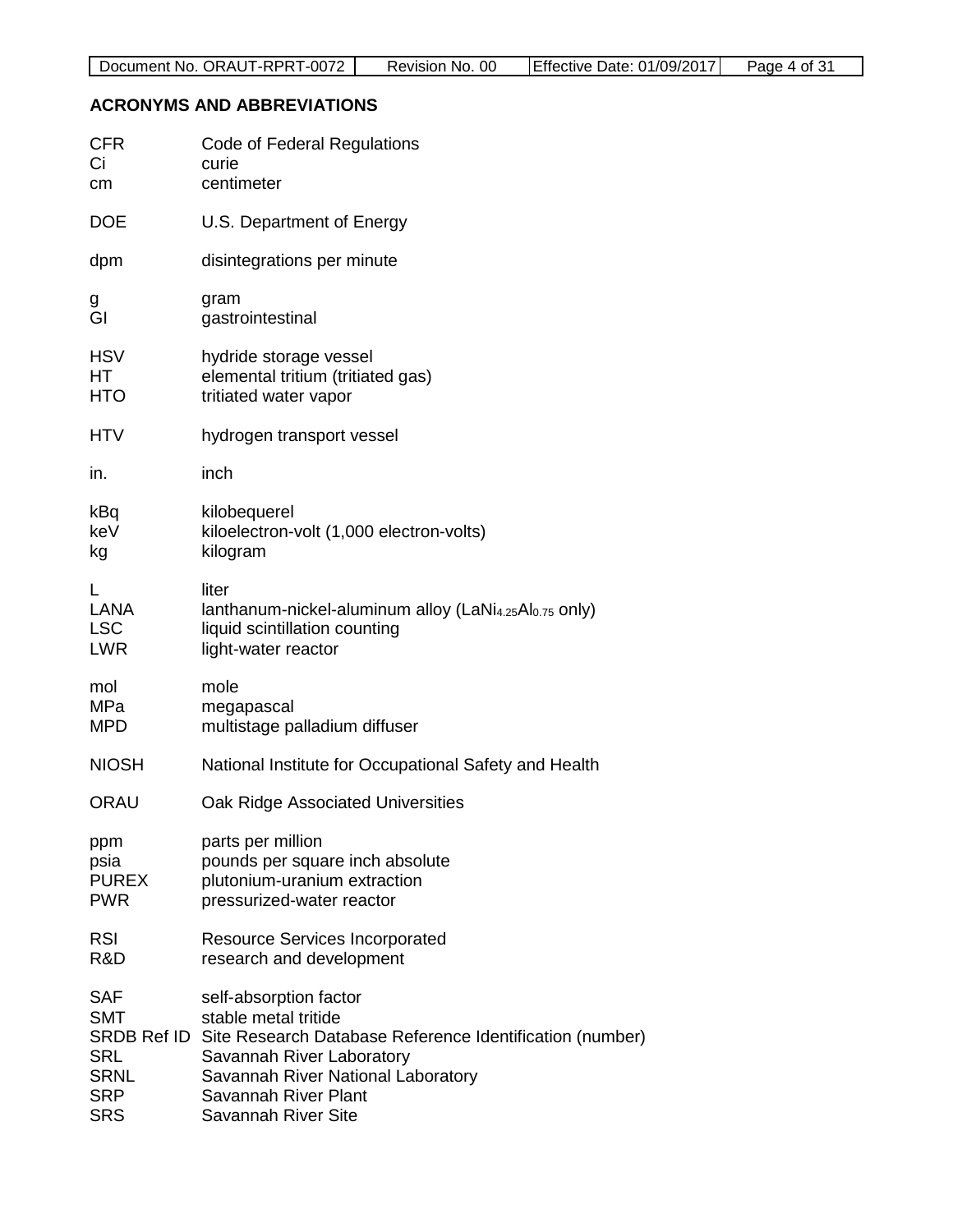|  | Document No. ORAUT-RPRT-0072 | Revision No. 00 | Effective Date: 01/09/2017 | Page 5 of 31 |
|--|------------------------------|-----------------|----------------------------|--------------|
|--|------------------------------|-----------------|----------------------------|--------------|

- SRTC Savannah River Technology Center<br>STC special tritium compound
- STC special tritium compound<br>SUF serum ultrafiltrate
- serum ultrafiltrate
- TCAP thermal cycling absorption process
- TPBAR tritium-producing burnable absorber rod
- TVA Tennessee Valley Authority
- U.S.C. United States Code<br>UREX uranium extraction
- uranium extraction
- wt% weight percent
- μCi microcurie<br>μm micrometer micrometer
- °C degrees Celsius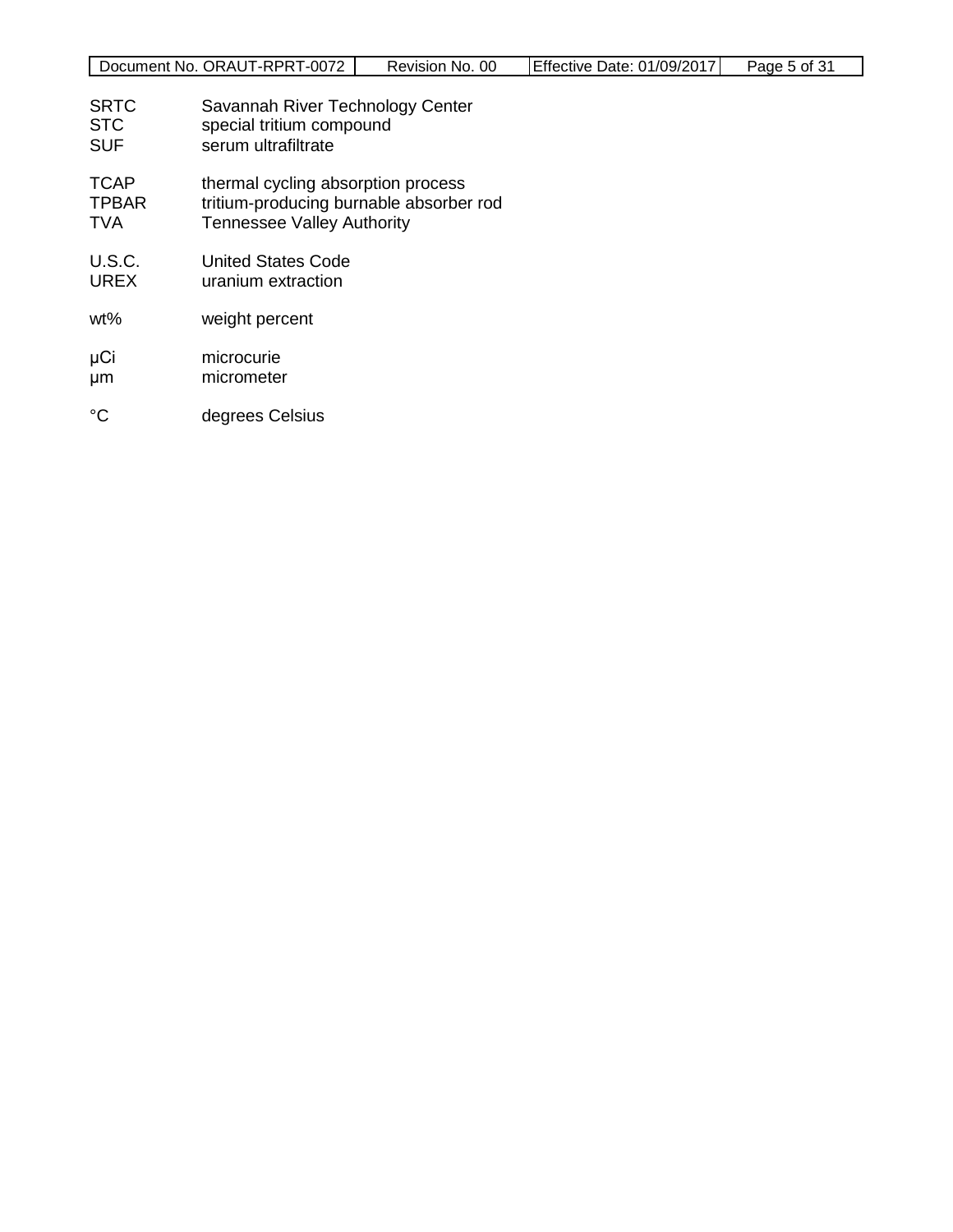| Document No. ORAUT-RPRT-0072 | ററ<br>Revision No. | Effective Date: 01/09/2017 | Page 6 of 31 |
|------------------------------|--------------------|----------------------------|--------------|

### <span id="page-5-0"></span>**1.0 SUMMARY**

**NOTE: Because of the sensitive nature of some of the processes at the U.S. Department of Energy (DOE) Savannah River Site (SRS), this report does not provide a comprehensive list of metal tritides SRS has used. Rather, this report provides a representation of the types and uses of metal tritides that might have been encountered at the site. Evaluation of other metal hydrides is conducted in a set of classified notes associated with this document.**

Various metal tritides are encountered at SRS Tritium Facilities. In the early 1980s, the Savannah River Laboratory began a major program to develop and use metal hydrides in its tritium production facilities. Metal hydrides turned out to be ideally suited for tritium handling and processing. These metals include uranium, palladium, titanium, lanthanum-aluminum-nickel tritide, mischmetal, and zirconium. Evaluations of the physical and chemical properties of these compounds have shown that uranium and palladium do not bind tritium in a manner significantly different from tritium oxide. Therefore, they are not considered as special tritium compounds (STCs). The remaining metals form compounds that cannot be adequately assessed using the tritium oxide urine bioassay model and are therefore classified as STCs.

### <span id="page-5-1"></span>**2.0 INTRODUCTION**

At SRS, several metals have been used as a means of separating and storing tritium. These metals include uranium, palladium, titanium, lanthanum-aluminum-nickel tritide, lithium tritide, tritiated mercury, mischmetal, and zirconium. Tritium can form metal tritides with the relative ease of tritium exchange. Metal tritides have been used and researched at SRS, other DOE sites, and commercial sites for many years.

These compounds can be created by intentional combination of tritium with the desired materials or by inadvertent contamination of a material that has been subjected to the presence of tritium over time. Metal tritides are essentially tritium in a particulate form, which can present dose reconstruction problems that are distinctly different from those of the more commonly encountered tritiated water vapor (HTO).

The primary objective of this document is to provide information on the potential sources of stable tritium compounds at SRS. The source documents that were reviewed for this report consist of those in the Site Research Database (SRDB) as well as documents available in the open literature. This document reports information about tritium compounds that has been found by the document review process to date only.

### <span id="page-5-2"></span>**2.1 GENERAL PROPERTIES OF TRITIUM**

Tritium undergoes decay by emission of a low-energy beta particle and has a half-life of approximately 12.3 years. Due to their low penetrating ability, tritium emissions are not readily detectable through the use of instruments that are commonly used to monitor for other common radionuclides that can contaminate the workplace (e.g., pancake Geiger-Müller detectors connected to count rate meters).

The most common technique used for tritium air sampling (for both HT and HTO) is the flow-through ionization chamber. Removable tritium surface contamination can be detected through liquid scintillation counting (LSC), and this analytical method is in widespread use for analysis of workplace (contamination smears) and biological (urine) sample media.

Because it decays by emission of low-energy beta particles that cannot penetrate human skin, tritium is not typically considered a significant external radiation exposure hazard. However, inhalation,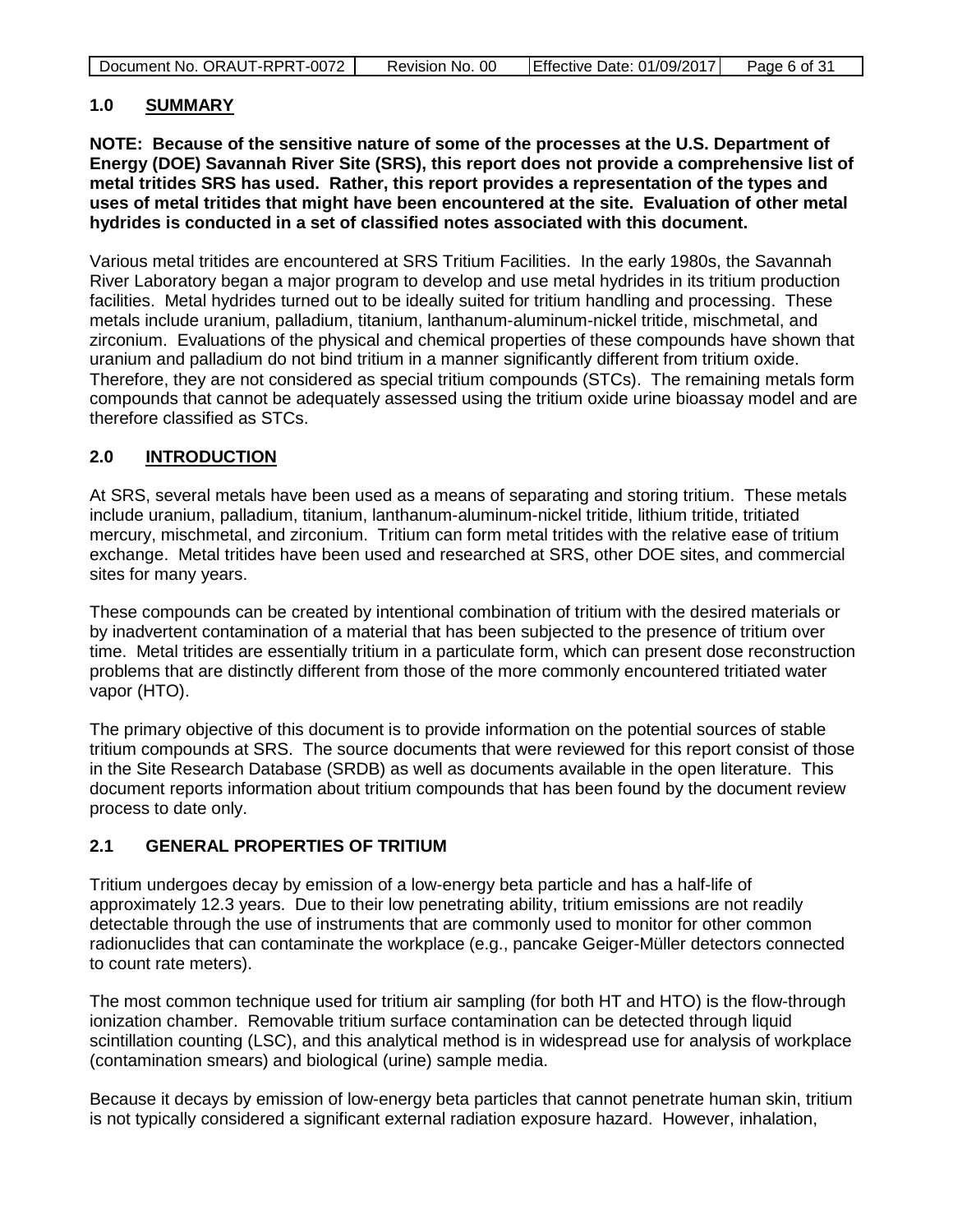| Document No. ORAUT-RPRT-0072 | Revision No. 00 | Effective Date: 01/09/2017 | Page 7 of 31 |
|------------------------------|-----------------|----------------------------|--------------|

ingestion, or skin absorption of tritium can result in internal radiation doses. Because tritium in its prevalent oxide form behaves chemically identically to water, it undergoes fairly rapid uptake by, and elimination from, the human body. These biological processes make tritium oxide relatively easy to detect in bodily excretions (primarily urine) at very low levels, which simplifies the radiobioassay, dose assessment, and exposure control processes.

Hydrogen atoms (including those that exist in the form of tritium) tend to diffuse through materials with which they come into contact and can be released at a later time. While this property of hydrogen atoms can complicate measures to contain tritium, it has been well characterized and appropriate materials can be specified to minimize unintended adverse effects. This property can also be used to practical advantage because hydrogen atoms can be diffused through other materials and stored within the matrix for subsequent storage, transportation, release, and use. The diffusion processes can be accelerated through application of heat.

### <span id="page-6-0"></span>**2.2 STABLE METAL TRITIDES**

Other than HT and HTO, tritium can form metal tritides with the relative ease of tritium exchange. The property of interest of these materials is that they react with hydrogen isotopes to form stochiometric hydrides, where the hydrogen isotope is contained in interstitial sites in the metal lattice, rather than occupying binding sites of the metal itself (Nobile and Motyka 1991).

The hydriding/dehydriding reaction of various metals can be used as a basis for the storage, pumping, compression, purification, and separation of hydrogen isotopes. One advantage of using hydride technology in tritium processes is the compact size of hydride equipment. This is due to the fact that the volumetric density of hydrogen in typical hydrides is greater even than that of liquid or solid hydrogen. The compact size of hydride beds allows installation in process hoods and gloveboxes at locations where only minimal space is available. For example, use of these materials at SRS has allowed for the reduction of the number of gloveboxes in use and the overall size of some of the facilities. Other benefits of using hydride technology for tritium handling applications are improved safety during storage of tritium in the hydride form at below atmospheric pressure and simple, reliable pumps and compressors with valves as the only moving parts (Ortman et al. 1989).

Metal tritides are classified as either stable or unstable depending on their ease to release tritium. The unstable metal tritides pose no problems because they dissociate themselves with ease in the environment and biologically form the more conventional water vapor tritium. Stable metal tritides (SMTs), however, maintain their original form with a stable metal-tritium bond. Traditionally, SMTs have not been well understood in terms of biokinetlcs, bioassay, workplace monitoring techniques, and characterization and identification in the workplace.

Particulate SMTs can be ingested or inhaled and result in radiation dose. After ingestion, these particles lose some fraction of their tritium as HTO in stomach digestive fluids. Some SMTs lose essentially all of the tritium, and others lose very little, depending on the solubility of the specific material in the gastrointestinal (GI) tract. In any case, the only significant dose from ingestion of SMTs is due to the resulting HTO that is released. Because HTO is rapidly assimilated physiologically, this dose component is readily assessed via urine bioassay. After inhalation, however, particulate SMTs can be deposited in the lung. Once deposited, the tritium bound to the particulate is removed from the body via two mechanisms:

1. Dissolution of tritium from the particulate and absorption into the body as HTO and removal through urine, expired air, and perspiration; and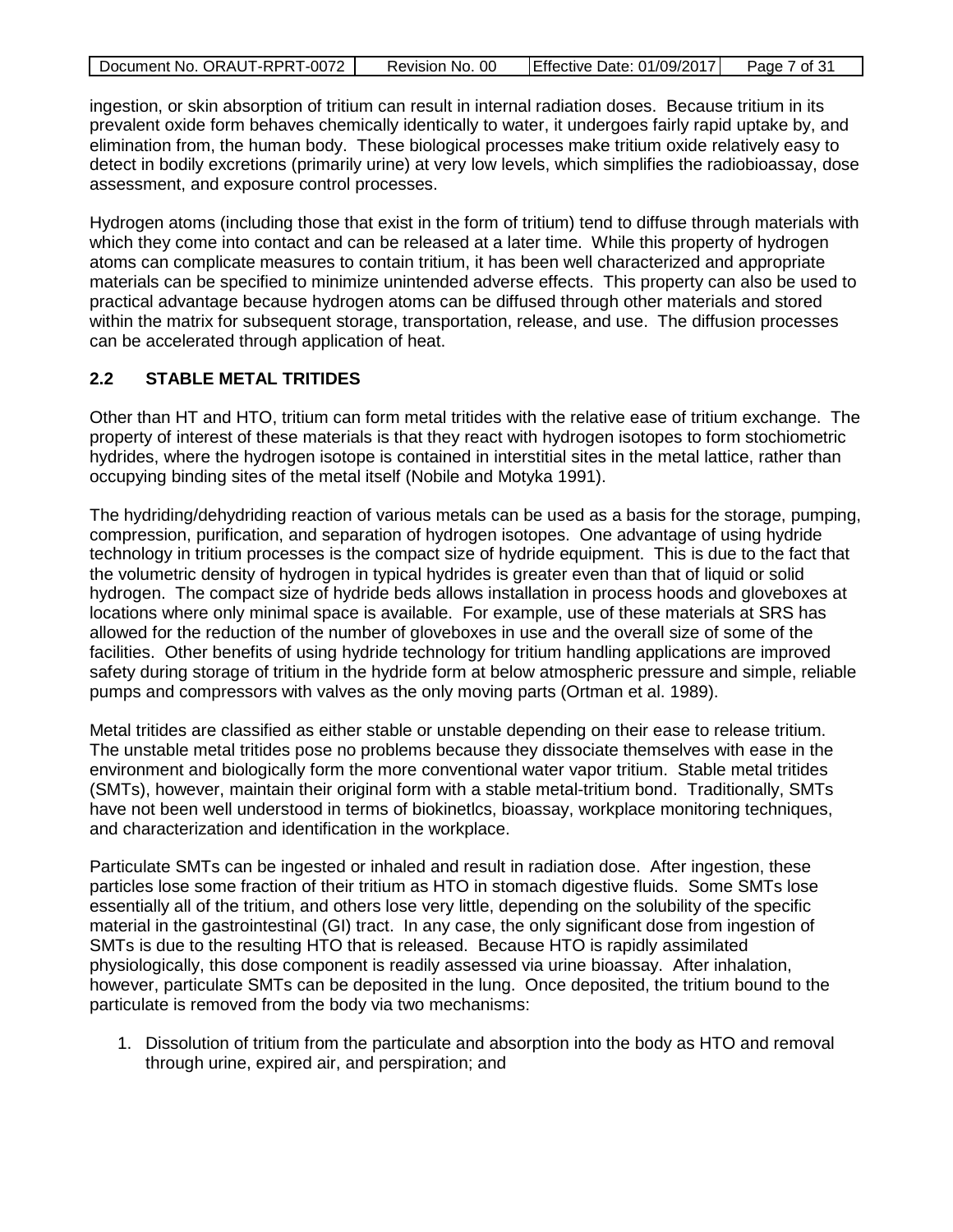| Document No. ORAUT-RPRT-0072 | Revision No. 00 | Effective Date: 01/09/2017 | Page 8 of 31 |
|------------------------------|-----------------|----------------------------|--------------|

2. Mechanical transport of the particulate itself to the GI tract and removal through feces. (Inhaled SMTs removed to the gut will cause dose in the same manner as ingested SMTs, as described above.)

The behavior of SMTs can present a variety of challenges to the reconstruction of doses based on records from a facility's radiation protection program. For example:

- It can be difficult to differentiate between SMTs and the more common forms of tritium using routine workplace monitoring techniques.
- The physical and chemical behavior of SMTs can render commonly used tritium bioassay and available internal dose models ineffective.
- Difficulties in identifying and quantifying contamination can cause significant delays between performance of workplace monitoring and completion of analyses.

Although the DOE radiological protection community has been aware of SMTs for many years, to date their impact has been limited by the design features that are incorporated into DOE facilities that handle significant quantities of tritium. These design features include various forms of material containment and control, such as gloveboxes and high-efficiency particulate air filtering ventilation systems that effectively prevent significant releases of SMTs to occupied areas of the workplace or the environment. In recent years, sensitivity to SMT contamination has increased as a result of DOE decontamination and decommissioning of older facilities. These activities can compromise the effectiveness of the installed design features and allow releases of SMT contamination to the surrounding areas.

NIOSH has established a method for assigning doses due to intakes of STCs. This process provides recommendations for the calculation of doses based tritium bioassay. These recommendations vary depending on what is known about the STC that is contributing to the urinary excretion of tritium (ORAUT 2007).

### <span id="page-7-0"></span>**3.0 USE OF METAL TRITIDES**

**NOTE: Because of the sensitive nature of some of the processes at SRS, this report does not provide a comprehensive list of metal tritides SRS has used. Rather, this report provides a representation of the types and uses of metal tritides that might have been encountered at the site. Evaluation of other metal hydrides is conducted in a set of classified notes associated with this document.**

The SRS Tritium Facilities have used a variety of metal hydride materials in process vessels or beds for the safe processing and storage of tritium. Due to the sensitive nature of the work at SRS, information such as the quantities of material and the details of the work on metal hydrides and tritides at SRS are still classified. However, a qualitative breakdown of the metal hydride work is presented here. At SRS, these materials are used in tritium processes as storage media and are the subject (or byproduct) of research activities (Moxley 2002).

At SRS, the determination as to whether a compound is classified as an STC is based on the degree to which the tritium atoms are held in the compound. The tritium in STCs is bound more tightly than the tritium in tritium oxide. Using this designation, uranium tritide and palladium tritide are not considered SMTs because they do not bind tritium in a manner significantly different from tritium oxide (Moxley 2002). To develop a complete picture of the use and production of SMTs at the site, this report includes discussion of these two materials.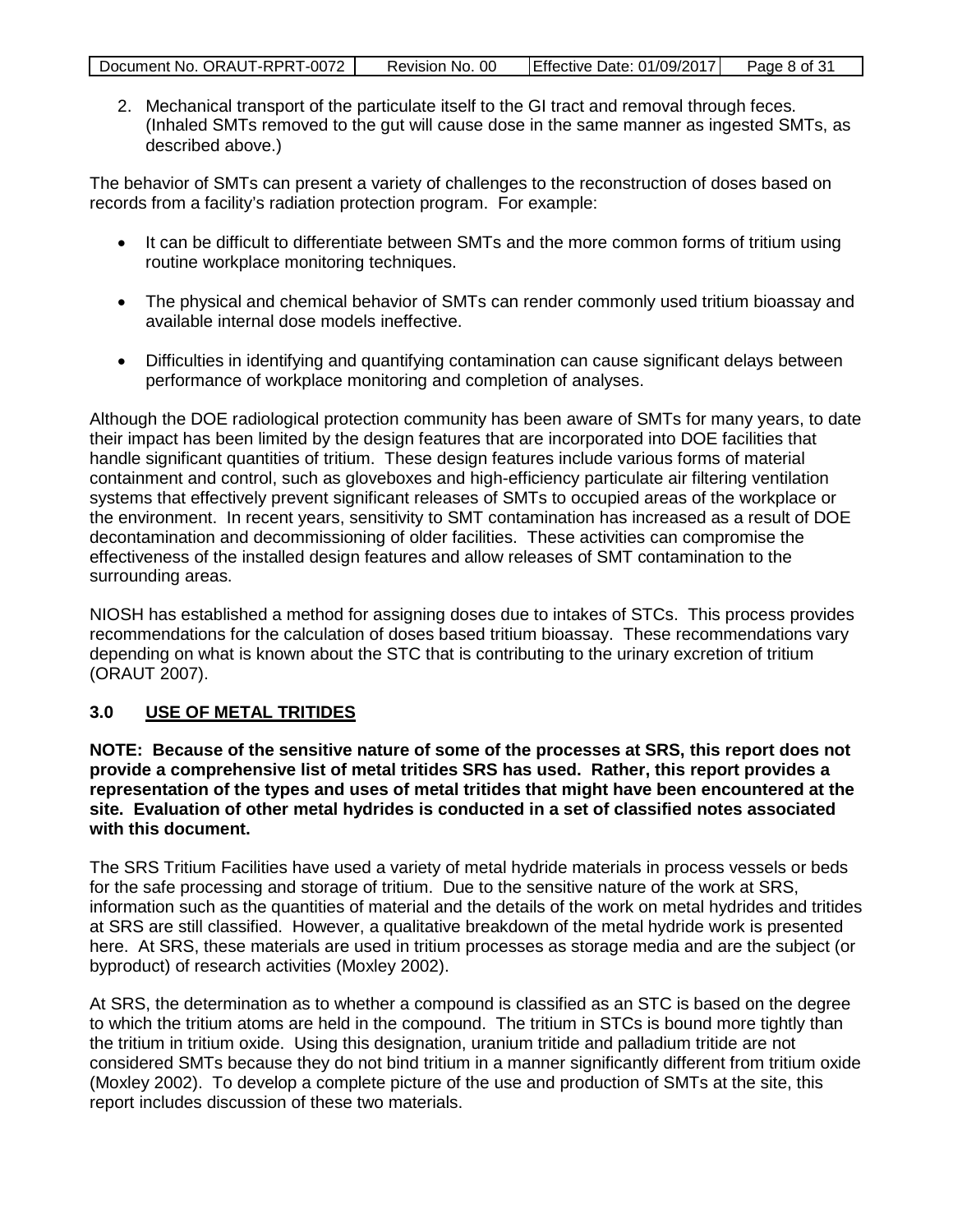| Document No. ORAUT-RPRT-0072 | Revision No. 00 | Effective Date: 01/09/2017 | Page 9 of 31 |
|------------------------------|-----------------|----------------------------|--------------|
|                              |                 |                            |              |

A program was initiated in 1981 by the Savannah River Laboratory in cooperation with the Tritium Facilities with the goal of implementing metal hydride technology in the SRS Tritium Facilities. This program was initiated to take advantage of the discovery in 1969 of intermetallic compounds, such as LaNi<sub>5</sub> and FeTi, that would rapidly and reversibly absorb and desorb hydrogen under moderate conditions of temperature and pressure. Since then the processes described below have gone through bench-scale, pilot-scale and, in some cases, full-scale testing.

# <span id="page-8-0"></span>**3.1 ZEOLITE**

For approximately 64 years, SRS has isolated tritium from its process streams by catalyzing the formation of tritiated water (from process streams) and then sorbing that water on a 3A zeolite molecular sieve (molsieve) bed. This requires converting elemental tritium to tritium oxide and capturing the oxide on zeolite moisture absorber rods, which can then be processed to recover tritium. The tritium is recovered by regenerating the saturated bed into a magnesium-based water-cracking unit (Hsu and Heung 1997).

The SRS Tritium Facilities use 30 nitrogen gloveboxes and 2 primary stripper systems that support normal tritium removal from the nitrogen atmosphere. A third identical system named the secondary stripper handles accidental tritium release in any of the gloveboxes. Each of these three systems has three zeolite beds, with each of these beds holding 104 kg of zeolite type 3A. A fourth stripper system named the purge stripper, which controls the purge of nitrogen from the gloveboxes to the atmosphere, has three smaller zeolite beds. Each of these smaller beds holds 27 kg of zeolite type 4A (Heung et al. 2004).

Experience from the stripper system at SRS shows that more than 99.9% of the moisture on zeolite beds is nontritiated water. About half of the water appears to come from moisture leaking into gloveboxes, with about half due to negative pressure operation and half to glove permeation (Hsu and Heung 1997).

Because zeolite molsieves rely on strong physical forces rather than chemisorption to retain adsorbates, their adsorption is characterized by a non-linear isotherm (the amount of a given compound adsorbed increases rapidly to a saturation value as its pressure or concentration increases in the external bulk phase). Any further increase in pressure at constant temperature causes no further increase in the amount adsorbed. With zeolite molsieves, this equilibrium saturation value typically corresponds to a complete filling of the internal void volume with the adsorbate. When adsorbed molecules are desorbed via heat or by displacement with another material, the crystal's chemical state remains unchanged (EPA 1999).

Because the tritium is adsorbed on the zeolite rather than forming an alloy with the metallic components, zeolite is not considered a metal tritide in this report.

### <span id="page-8-1"></span>**3.2 STAINLESS STEEL**

Austenitic stainless steels are extensively used in the nuclear industry because of their good corrosion resistance and mechanical properties. Prolonged use of tritium in process plants results in a tritium burden in steel and other metals (Richardson and Hong 2001). A typical 1020 steel component exposed to hydrogen gas at 1 atmosphere of pressure at room temperature will dissolve far less than 1 ppm of hydrogen. However, when the same component is corroded by acid cleaning, exposure to hydrogen sulfide, or simple exposure to moisture, the concentration of nascent hydrogen on the surface can become quite high and the hydrogen solubility during the exposure can exceed several parts per million, but might not lead to the formation of a hydride (Louthan 2008).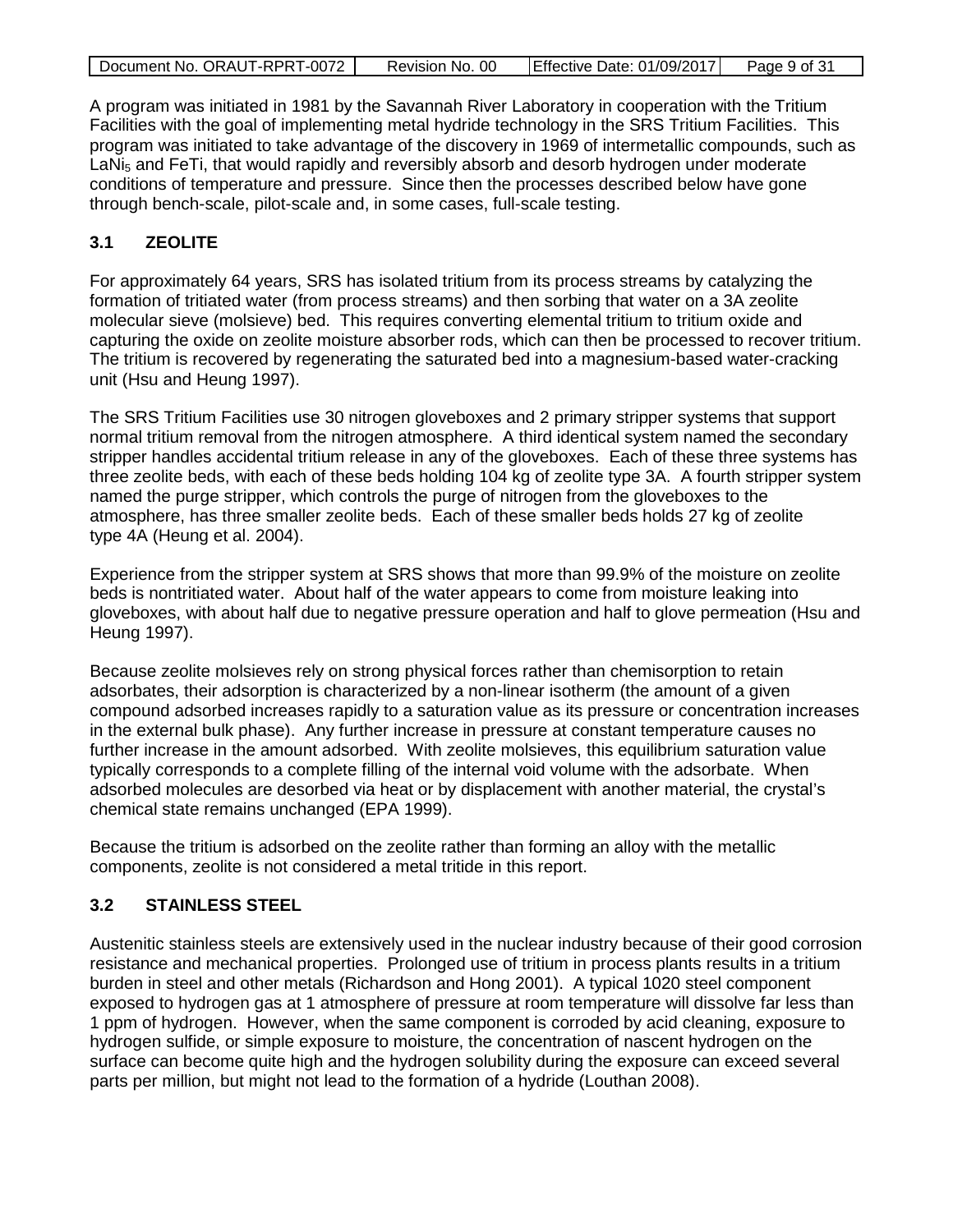| Document No. ORAUT-RPRT-0072 | Revision No. 00 | Effective Date: 01/09/2017   Page 10 of 31 |  |
|------------------------------|-----------------|--------------------------------------------|--|

The equilibrium solubility of hydrogen in iron at a hydrogen pressure of 1 bar is small. Theoretical concentrations of interstitial hydrogen in solid iron vary from an atomic ratio of about 1  $\times$  10<sup>-6</sup> at room temperature to approximately 1  $\times$  10<sup>-3</sup> near the melting point of iron. The preparation of bulk, composition, crystal structure, and physical properties, however, is possible only under equilibrium conditions in an atmosphere of hydrogen at pressures of several gigapascals (Antonov et al. 2002).

At first glance this solubility determination contradicts the observed behavior of tritium retention in steel. However real solids are not perfect crystals, but rather they contain defects that can play a crucial role in the uptake and transport of hydrogen in metallic materials. The absorbed hydrogen in a metal can be present in either of two locations in the microstructure: interstitial sites in the lattice or extraordinary sites typically associated with crystalline defects. Hydrogen absorption causes the iron lattice to expand because the effective size of the nascent hydrogen atom is larger than the size of the interstitial site. This size difference causes hydrogen to prefer extraordinary sites where the site size within the lattice is expanded and the incoming hydrogen is more readily accommodated. Examples of extraordinary sites include grain boundaries, vacancies, dislocations, and any other volume where the sites within the lattice structure are dilated.

The concentration of hydrogen at the extraordinary sites in body-centered cubic (ferritic) or body-centered tetragonal (martensitic) steels can greatly exceed the concentration of hydrogen at the normal inter-lattice sites. Frequently, the hydrogen at extraordinary sites is termed "trapped hydrogen," and the hydrogen at the normal inter-lattice sites is termed "dissolved or diffusible hydrogen." The mobility of hydrogen increases as temperature increases, and the difference in residence time at the various sites eventually becomes negligible at high temperatures. Further, at temperatures much below room temperature the mobility of hydrogen decreases to the point that relocation cannot occur and local equilibrium cannot be maintained (Louthan 2008).

Iron and steel hydrides are not considered further in this report because the high temperatures and pressures that are required for formation make it very unlikely that these materials would be encountered at the SRS.

### <span id="page-9-0"></span>**3.3 URANIUM**

As previously mentioned, metal tritides can be created either by the intentional combination of tritium with the desired materials or by inadvertent contamination of a material that has been subjected to the presence of tritium over time. Before 1981, metal hydrides were used to process tritium at DOE sites, such as uranium storage and purification beds at Mound Laboratory and Los Alamos National Laboratory, a vanadium compressor bed at Los Alamos National Laboratory, and uranium beds at the Savannah River Laboratory for a short time in the 1950s to store and transport deuterium and tritium during experimental work.

Depleted uranium has a long-standing history in tritium activities. This metal is used to store tritium, transport tritium gas and, in special applications, selectively remove tritium from flowing gas streams. Uranium offers a very high storage capacity; 120 standard  $cm<sup>3</sup>$  of gas per gram of uranium can be easily accommodated without compromising the reaction kinetics. It is well suited to removing tritium from clean inert gas streams with high tritium concentrations and offers uniform reaction kinetics over a very broad range of tritium-to-uranium atom ratios. It is possible to charge uranium with tritium up to an atom ratio of nearly 3 (tritium atoms per uranium atom), although the operating range is usually restricted to a ratio of 1.5 so sufficient tritium storage capacity remains for unforeseen events (Shmayda 2005).

At room temperature, tritium in the presence of uranium powder forms uranium tritide. The tritium partial pressure in the bed is very low. As a result, at room temperature the bed acts as a vacuum pump that getters all of the hydrogen isotopes. The impurity gases that might be present, such as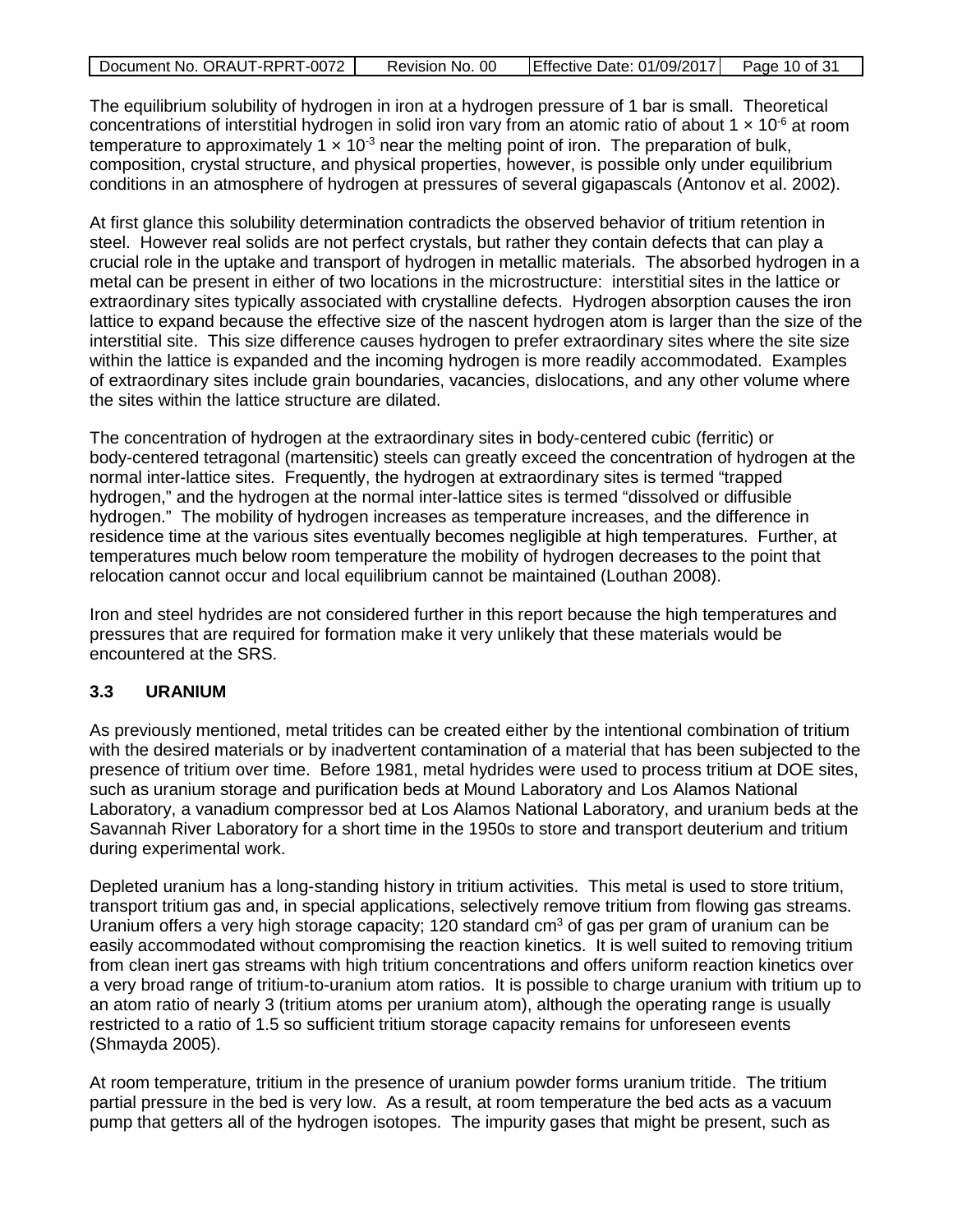| Document No. ORAUT-RPRT-0072 | Revision No. 00 | Effective Date: 01/09/2017 | Page 11 of 31 |
|------------------------------|-----------------|----------------------------|---------------|
|                              |                 |                            |               |

 ${}^{3}$ He, N<sub>2</sub>, O<sub>2</sub>, or argon, either remain in the overpressure gas in the bed or react with uranium to form stable compounds.

Uranium has a theoretical maximum storage capacity of 1.26 wt% and bonds with tritium to form a tritide at room temperature and pressure. However, uranium as a storage material has drawbacks for various operations. Tritide formation in uranium is an exothermic reaction meaning the system needs to be actively cooled to maintain the fast kinetics of the tritiding process. There is also a significant volume expansion as the reaction takes place, which limits the size and orientation of storage beds. At SRS, high temperatures were required to desorb the tritium from the metal, which led to concerns about tritium permeation through the stainless-steel bed and process inefficiencies due to long heating and cooling times. In addition, the pyrophoric nature of uranium led to safety concerns with respect to its potential use at SRS (Ortman et al. 1989).

In the fourth quarter of 1991, a program to develop a hydrogen transport vessel (HTV) using depleted uranium with capacity for up to 18 g of tritium was initiated. An experimental transport vessel was fabricated and tested in the laboratory before the final design was completed (Heung 1994a). The vessel body is fabricated from two 4-in. schedule 40 stainless-steel pipe caps. This vessel contains 0.5 kg of depleted uranium in the form of 0.5- to 1.0-in.-diameter bar stock in lengths not greater than 0.5 in. Before first use, the depleted uranium in a new HTV must be activated. During activation, hydrogen gas reacts with the uranium bar stock to decompose the bar stock into powder. Heating during activation accelerates penetration of any uranium oxide layer by the hydrogen isotopes. Port filters with a maximum pore size of 2 μm were designed to contain all uranium powder within the HTV. This hydride transportation bed has been in service since 1995 (Heung 2001).

SRS has also used uranium as a decomposer to crack tritiated water from various streams into oxygen and hydrogen isotopes. These isotopes can then be separated from any helium isotopes present by permeation through a palladium-silver alloy diffuser (Ortman et al. 1989). Because the decomposer is operated at high temperatures, it is unlikely that the exothermic hydriding reaction would occur to an appreciable degree as a result of this process.

### <span id="page-10-0"></span>**3.4 MAGNESIUM**

The regeneration and recovery of hydrogen isotopes from zeolite beds is accomplished by a zeolite bed recovery system. The system consists of magnesium beds, a furnace, circulation pumps, pressure regulators, mass flow meters, and recycle tanks. The magnesium bed is a 25-cm diameter vessel and holds 20 kg (823 mol) magnesium turnings supported by a porous plate at the bottom. The magnesium container is heated in a furnace equipped with resistant electric heaters. Inlet gas containing water moisture flows through a standpipe to the lower side of the porous plate. As the gas mixture rises through the magnesium bed, the moisture reacts with the magnesium to irreversibly form MgO and elemental hydrogen. The hydrogen gas exits the top of the bed and circulates in the loop. During operation the magnesium bed is maintained between 450°C and 500°C. Twenty kilograms of magnesium can reduce a maximum of 823 mol of water and generate 18,000 L of  $H_2$  (Heung et al. 2004).

When the magnesium is consumed, the bed is removed and disposed of as low-level radioactive waste. The hydrogen isotopes are collected in recycle tanks and later separated to recover the tritium (Heung et al. 2004). It is unlikely that the magnesium would have been able to form a hydride, however. The hydrogenation/dehydrogenation reaction for pure magnesium is very slow and occurs only at high temperature (350°C to 400°C) under a hydrogen pressure of more than 3 MPa. Further, the surface oxidation of magnesium (MgO) exposed to air would significantly hinder the rate of hydrogenation (Stier et al. 2005).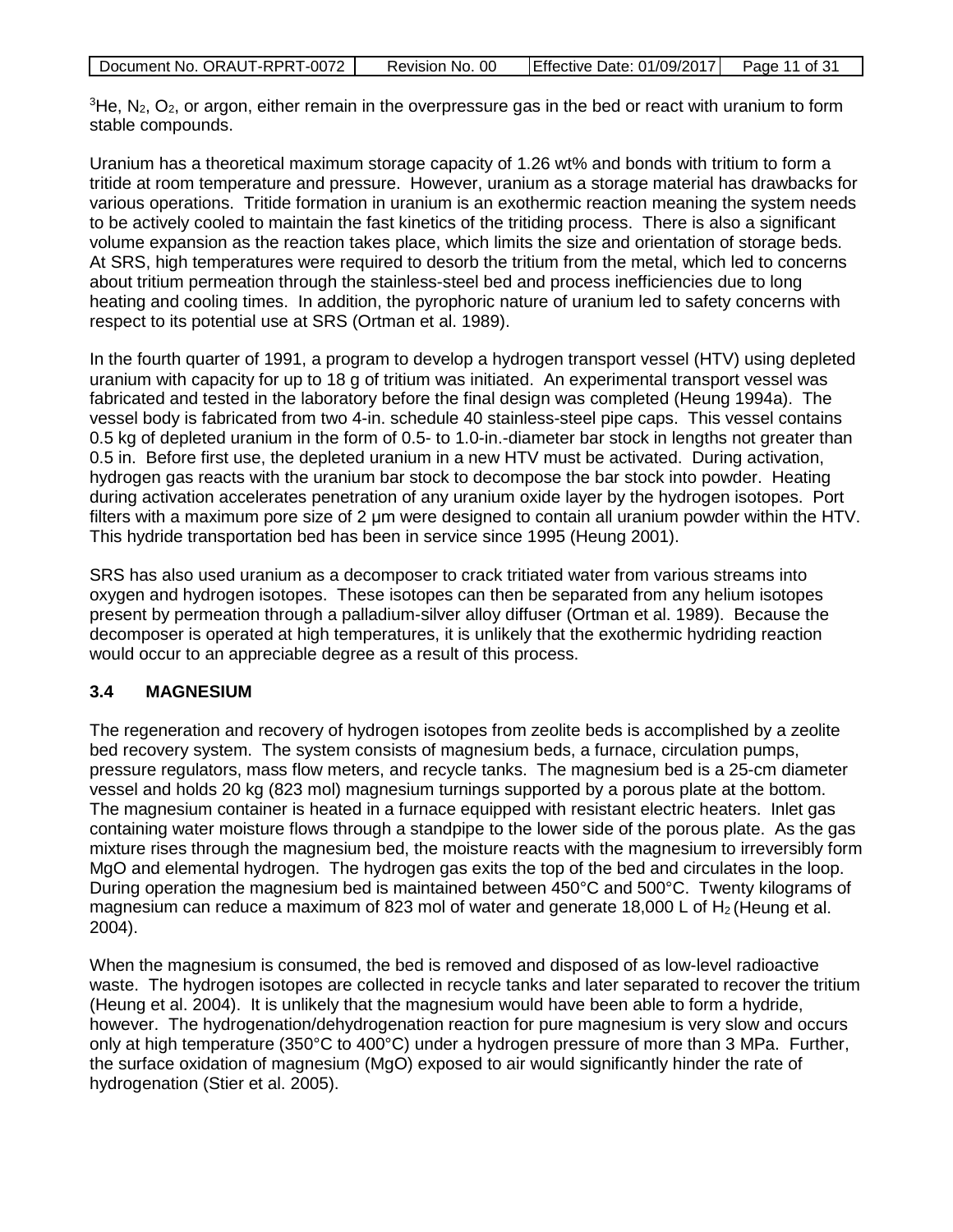| Document No. ORAUT-RPRT-0072<br>Effective Date: 01/09/2017<br>Page 12 of 31<br>Revision No. 00 |
|------------------------------------------------------------------------------------------------|
|------------------------------------------------------------------------------------------------|

### <span id="page-11-0"></span>**3.5 LANTHANUM-NICKEL-ALUMINUM ALLOY**

The first metal hydride vessel designed for tritium service at SRS was a 6-mol capacity storage/compressor. It started tritium storage in 1984 and was removed from service in 1986. The vessel was used to store tritium at ambient room temperature and pressure and to produce up to 300 psia by heat. The container volume was filled with 1 kg of lanthanum-nickel-aluminum alloy (LANA; specifically LaNi<sub>4.7</sub>Al<sub>0.3</sub> in this instance), which occupied about 75% of the volume. The remaining 25% of volume was left for volume expansion of the hydride particles. Inside the inlet/outlet port of the vessel was a cylindrical, sintered, porous stainless-steel filter with a nominal pore size of 5 μm (Heung 2001).

An experimental tritium gas handling manifold was installed in 1985 in support of the development of metal hydride technology. The manifold uses a small  $LaNi<sub>4.25</sub>Al<sub>0.75</sub>$  metal hydride storage bed to store about 10 g of tritium for experimental work. As tritium is needed in the manifold, this storage bed is heated to deliver it at the required pressures. When tritium is no longer needed, it is reabsorbed by cooling the storage bed. This minimizes the amount of tritium that must be pumped through mechanical vacuum pumps, which prolongs the life of the pumps (Ortman et al. 1989).

Twenty LANA hydride samples in a controlled matrix study were charged with tritium and placed in storage in March and April 1987. The interaction of tritium with these samples was investigated by collection of equilibrium desorption isotherms at time intervals generally on the order of several months (Ortman et al. 1989).

After the success of the 6-mol beds, larger beds with capacities up to 70 mol were designed for isotope storage and pumping. These beds are used to store tritium and its isotope mixtures among purification and separation processes. The body of the vessel is a horizontal container fabricated from schedule 40 stainless-steel pipe with a volume of about 4.4 L. The vessel is filled with LaNi<sub>4.25</sub>Al<sub>0.75</sub> to approximately 70% full. The container is fully enclosed in a 4-in. schedule 10 stainless-steel jacket (Heung 2001).

For separating hydrogen isotopes from inert gases such as helium and nitrogen, a flow-through type of vessel was used. The U-shape column was built out of stainless-steel pipes up to 8 cm in diameter. The metal hydride for this application was palladium deposited on kieselguhr, a siliceous sedimentary mineral (otherwise known as diatomaceous earth). This packing material was chosen because of its ability to withstand hundreds of absorption and desorption cycles without decrepitation. The column had an inlet port and an outlet port on top of the legs of the U. Both ports were fitted with porous metal filters on top of the packing material to reduce the chances of clogging by fine particulates. After the column became saturated, it could be heated to desorb the hydrogen isotopes, which would then be collected as purified product (Heung 2001).

To separate the hydrogen isotopes from each other, a metal hydride chromatographic column is applied in a thermal cycling absorption process (TCAP) (Bradley 1983). This TCAP used the isotopic effect of palladium to separate the isotopes in a long column filled with palladium deposited on kieselguhr. The column is designed to minimize the height of the unit so it can be easily installed inside a glovebox. Multielement porous stainless-steel filters are fitted in the inlet/outlet ports to confine the packing material (Heung 2001). The feed and the outputs from the system are stored in metal hydride beds using LANA. Initial prototype TCAP testing using protium and deuterium was performed in the Advanced Hydride Laboratory at the SRTC.

Development of the TCAP began in 1980, and production-scale operation began in 1994 (Scogin and Poore 1994).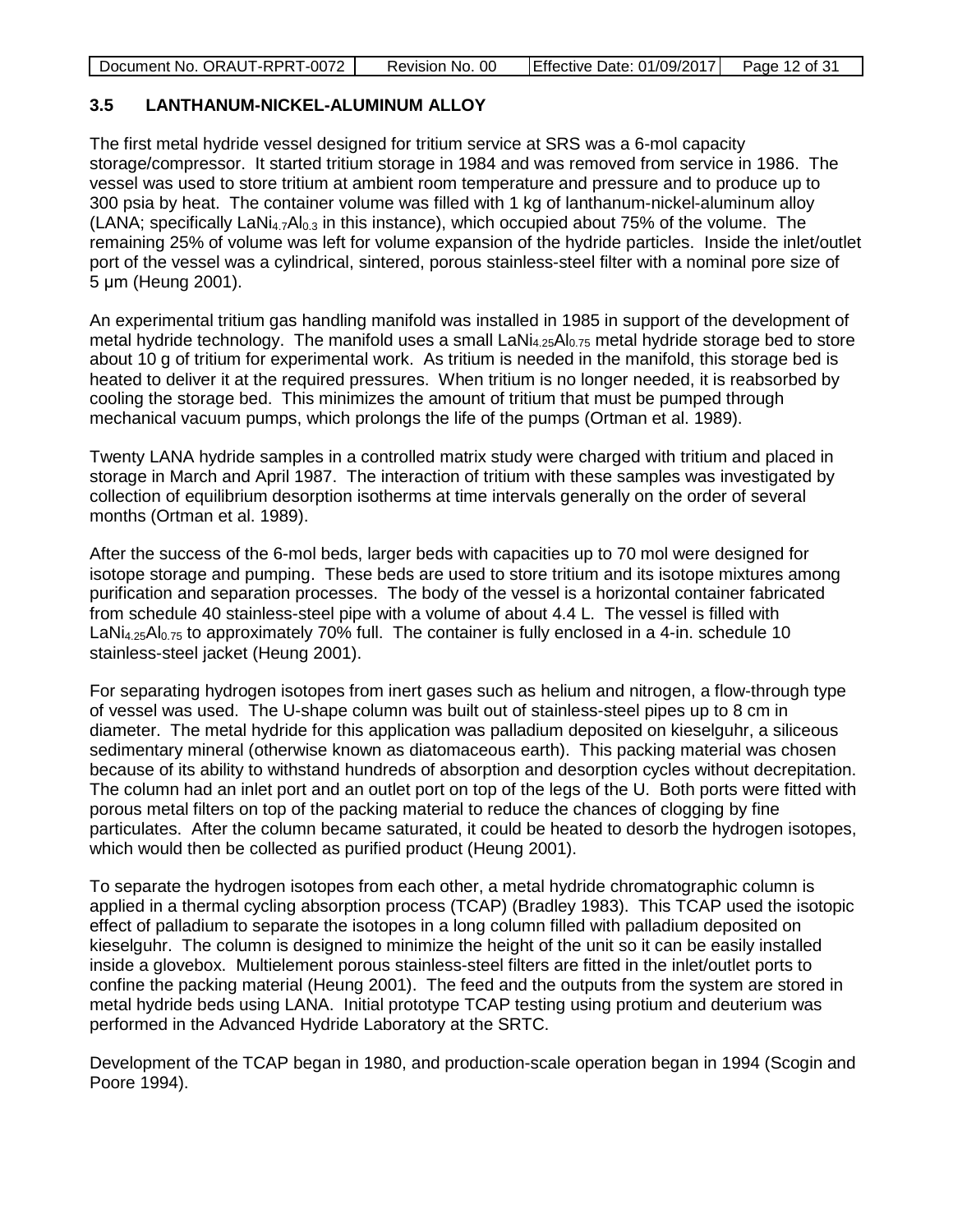| Document No. ORAUT-RPRT-0072 | Revision No. 00 | Effective Date: $01/09/2017$ Page 13 of 31 |  |
|------------------------------|-----------------|--------------------------------------------|--|

### <span id="page-12-0"></span>**3.6 TITANIUM**

Tritium is periodically removed from process streams but might not be needed for several years. Therefore, SRS recognized a need for additional tritium storage that exceeded convenient transfers of gas to tanks or process hydride beds. With this need in mind, a hydride storage vessel (HSV) was developed for long-term (more than 5-year) storage of tritium. Several hydrides were investigated for use in the HSV. Titanium was chosen over depleted uranium, a LaNi<sub>4.15</sub>Al<sub>0.85</sub> alloy, and zirconium. Depleted uranium has the undesirable characteristics of being pyrophoric, slightly radioactive, and does not retain <sup>3</sup>He in the metal matrix as well as other materials. Helium retention within the metal matrix is important because it permits storing tritium at high concentration without outgassing of helium leading to increased pressure on the vessel walls. Titanium hydrides are not pyrophoric in air and are stable in both air and water at ambient temperatures (Heung 1994a).

By weight, titanium has a greater storage capacity than the  $LaNi<sub>4.15</sub>Al<sub>0.85</sub>$  alloy and a lower tritium equilibrium pressure. Titanium was chosen over zirconium because the desorption temperature for tritium recovery from titanium is lower than that for zirconium (Klein 2001). The basic design of the HSV is an upright vessel about 17 cm in diameter and 30 cm high of 6-in. schedule 40 stainless steel. Two pieces of stainless-steel tubing penetrate the top cap of the container body and serve as inlet and outlet for the flow of gases. The open ends of the tubes are welded on with porous stainlesssteel filters (2- to 5-μm pore size) to prevent titanium particles from escaping the container Heung 2001).

The vessel contains about 4.5 kg of titanium and can store 67 mol of tritium for 4 years before helium release occurs. When part of the tritium is replaced by deuterium or protium, its storage time can be increased proportionally. The HSV is designed to stay in storage up to the time when helium decay reaches the 0.3-atom ratio. If permanent storage is the objective, the assumption must be made that all the helium will come off in the gas phase. The ultimate helium pressure limits this vessel to storage of 10 mol of tritium indefinitely (Heung 2001). The vessel is designed for one-time use only because, after heating to 600°C in the presence of tritium, the stainless-steel wall of the vessel will most likely be saturated with tritium at the equilibrium level with the tritium pressure. This can cause surface contamination and weaken the vessel wall as well (Heung 1994a).

### <span id="page-12-1"></span>**3.7 PALLADIUM**

Production-scale separation of tritium from other hydrogen isotopes at SRS has been accomplished by several methods. These methods include thermal diffusion (1957 to 1986), fractional absorption (1964 to 1968), cryogenic distillation (beginning in 1967), and TCAP (beginning in 1994). In each of these processes, confinement systems have been used to minimize tritium release to the environment and to protect workers from tritium exposure. These systems typically consist of a primary containment system such as the material vessel, a secondary confinement such as a glovebox, and accessory systems for removing contaminants from the secondary containment atmosphere in the event of a leak from the primary containment. Depending on the process, these accessory systems can include stripper systems, getter systems, or some combination of the two.

The primary functions of a stripper system are to concentrate and recover the tritium, reduce the background level of tritium in the confinement system, and reduce worker exposure. The conventional and most widely used method of removing tritium from confinement atmosphere gas is catalytic oxidation followed by absorption in a drying agent such as zeolite. The baseline zeolite molsieve recovery technology at SRS uses a magnesium bed to decompose water. In conventional oxidation-absorption stripping technology, the feed gas is processed through a heated catalyst bed (350°C to 500°C) to convert elemental hydrogen to oxides (water). The gas is then cooled to 20°C to 30°C to absorb the waters in a dessicant, moisture-absorbing material, typically a synthetic zeolite. Tritium in the form of oxide is thus removed from the gas and trapped in the zeolite (Birchenall 1992).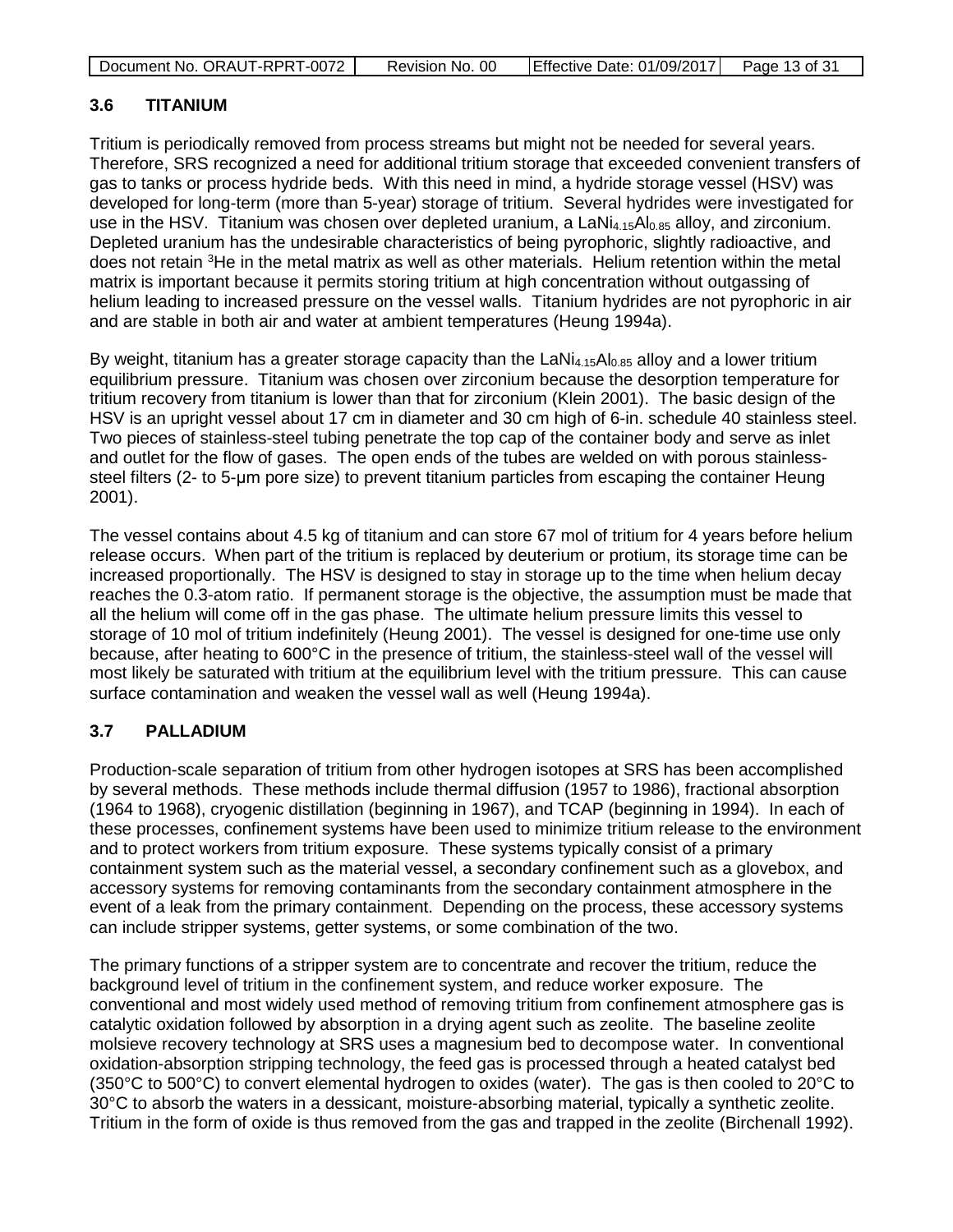| Document No. ORAUT-RPRT-0072 | Revision No. 00 | Effective Date: 01/09/2017 Page 14 of 31 |  |
|------------------------------|-----------------|------------------------------------------|--|
|------------------------------|-----------------|------------------------------------------|--|

To reclaim the tritium, the zeolite is heated, evolving the trapped water, which is then passed over an elevated temperature uranium bed. The uranium bed oxidizes, cracking the water released from the zeolite bed. The oxygen from the water is retained on the uranium bed, and the resulting hydrogen isotope mixture can be reprocessed (Birchenall 1992). At SRS, the catalyst bed has typically been a palladium-aluminum or palladium-silver alloy. However, because this material is only used as a high-temperature catalyst in the oxidation of elemental tritium, metal hydrides are not formed unless inadvertent cooling of the diffuser membrane occurs in the presence of hydrogen (Clark et al. 1995).

The earliest diffusers at SRS were single-stage, water-cooled units designed specifically for the Tritium Facilities by DuPont. Palladium is able to store a large atomic percentage of hydrogen at room temperature and allows hydrogen to diffuse with a high mobility. However, one drawback of palladium is that, as it is for many metals, the addition of hydrogen to a metal adversely affects the material's mechanical properties by reducing ductility and increasing susceptibility to fatigue and corrosion, which necessitates the backing of palladium with a hydrophobic solid such as kieselguhr or the development of a palladium alloy. An application in which palladium that requires mechanical resilience is useful is as a hydrogen diffusion membrane. By filtering hydrogen gas through a membrane of palladium, high-purity hydrogen can be obtained because the palladium allows for high diffusion of hydrogen atoms while blocking the transmission of impurities (Hale et al. 2013).

After 1958 these units were redesigned to be a "multistage palladium diffuser" (MPD). Each stage of the MPD consisted of one pure palladium diffuser tube wound in a coil supported by a ceramic core in its own flanged section, and the stages were connected by stainless-steel jumpers. Each stage was contained by a water-cooled stainless-steel shell and cooling jacket, and the stages were connected using O-ring seals. Water-cooling of the shell reduced diffusion losses through the shell and prevented heat damage to the O-rings. The last of the MPD stages was taken out of service in 1985 (Motyka et al. 1995).

Diffusers manufactured by Resource Services Incorporated (RSI) came into service around 1983. These commercially available units used a 75% palladium, 25% silver alloy for the diffusion coil (Motyka et al. 1995). Alloying palladium with another metal offers the opportunity to alter the properties of the hydride and improve its overall performance. For instance, additions of sliver greatly improve the mechanical resilience of palladium hydrides by suppressing the miscibility gap at room temperature. This gap results in the separation of the material into a low hydrogen (α) phase, and a high hydrogen (β) phase. The lattice mismatch between these phases results in considerable strain and plastic deformation within the material. Depending on the silver composition, the hydrogen diffusion rate can also be increased in relation to pure palladium. However, the addition of silver also decreases the hydrogen solubility and results in a trade-off of properties with changing compositions (Hale et al. 2013).

The RSI diffuser consisted of five coiled palladium-silver permeation tubes mounted in parallel in a single chamber to reduce the pressure drop associated with high tube-side gas flows (Motyka et al. 1995).

Early in the 1990s, concerns about the cost of maintenance of palladium silver diffusers, the production of tritiated water by the use of catalytic stripper systems, and the need for disposal of uranium beds as waste prompted investigations into the use of metal hydride getter beds for tritium removal. Aside from the production of tritiated water, the problem with the uranium bed cracking system is that the uranium bed is consumed in the process and cannot be regenerated because the temperatures necessary to decompose the stable uranium oxide would result in a sintered uranium product with greatly reduced surface area for subsequent water cracking (Birchenall 1992).

In January 1994, consolidation of operations from some of the older buildings into newer facilities began. Part of the gas purification process in this new facility was a flow-through bed using a U-shaped column filled with palladium on kieselguhr. These beds allowed hydrogen to be absorbed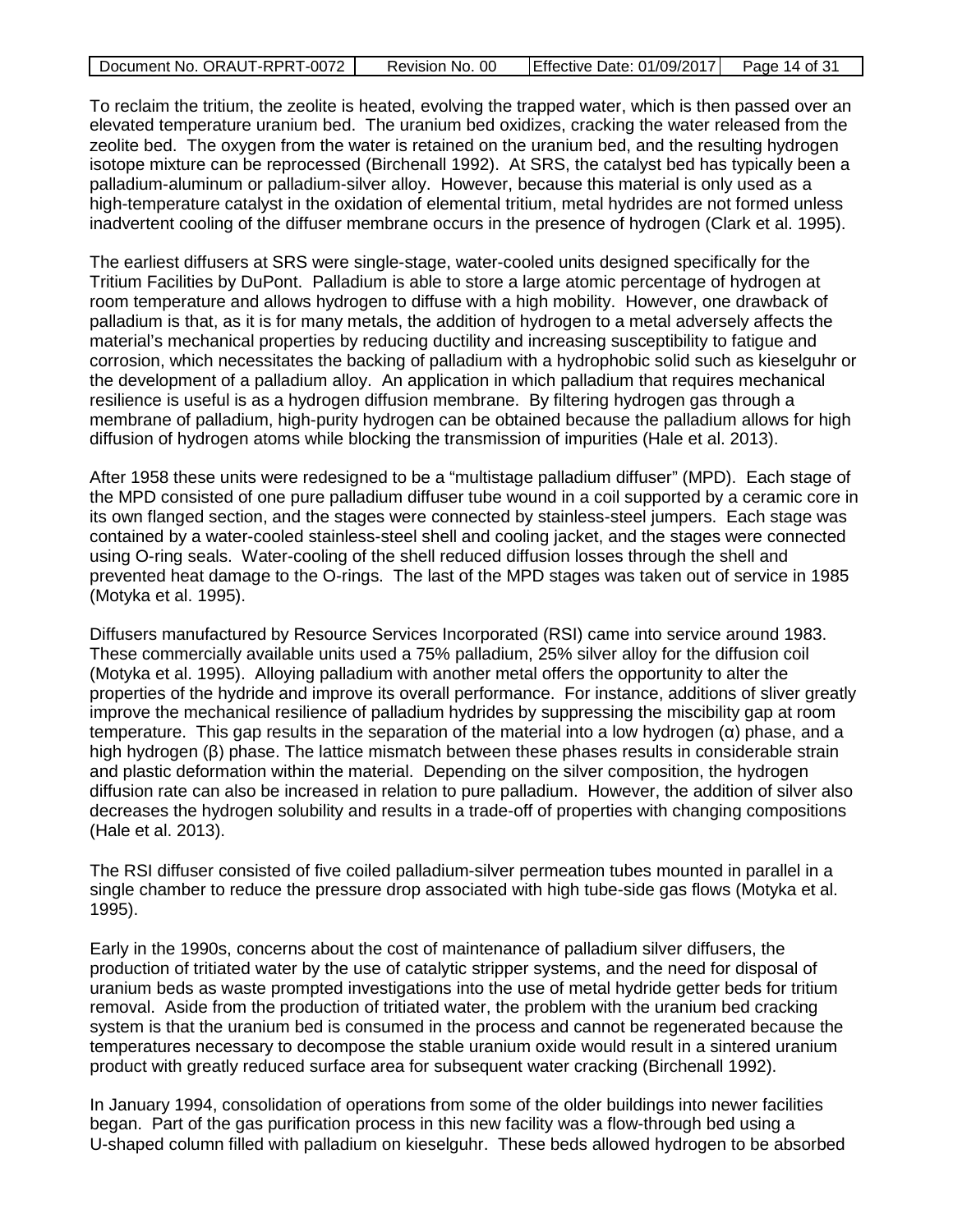| Document No. ORAUT-RPRT-0072 | Revision No. 00 | Effective Date: 01/09/2017 Page 15 of 31 |  |
|------------------------------|-----------------|------------------------------------------|--|

and desorbed without the heat necessary to decompose uranium, which permitted the beds to be reused (Clark et al. 1995).

Assuming occasional inadvertent cooling of the palladium, failure of the coils due to hydride formation might be anticipated. No record of such a failure at SRS has been found. Heaters, heater controllers, and thermocouples have all failed on occasion, but apparently insufficient hydrogen was present in the palladium coils to cause hydriding at the lowest temperatures it reached. Multiple thermocouples are normally used, so that the control function of a failed thermocouple can be replaced by a backup (Motyka et al. 1995).

### <span id="page-14-0"></span>**3.8 INTENTIONALLY FORMED ZIRCONIUM**

A newer system, the Tritium Process Stripper, uses metal hydride getters and diffusers to remove tritium from process waste streams without the formation of tritium oxide. To strip tritium from a process stream, two getters are used in series: a sacrificial getter that reacts with oxygen and cracks water to convert all hydrogen isotopes to the elemental form, followed by a second getter that getters hydrogen as a hydride (Hsu and Oji 1997). A commercially available zirconium-manganese-iron alloy getter material, SAES St 909, is used in a bed as the sacrificial getter to absorb oxygen and reduce hydrogen-containing compounds to elemental hydrogen. The primary getter chosen for the process was SAES St 198 after testing indicated that the material could strip hydrogen from nitrogen or inert streams down to the desired part per million level (Clark et al. 1995). When the St 198 bed becomes saturated, it is heated to desorb the hydrogen isotopes, which then undergo isotopic separation (Hsu and Oji 1997).

SAES St 909 was originally developed for dissociating (cracking) tritiated water for the recovery of tritium. Various zirconium alloys were tested for water vapor sorption rates and hydrogen "pick-up" rates, and the zirconium-manganese-iron alloy was chosen as the material with the best combination of water-cracking rate and low hydrogen pick-up. The zirconium-manganese-iron alloy was combined with an aluminum binder for pellet formation and sold as SAES St 909. St 909 was shown to crack methane, carbon monoxide, carbon dioxide, ammonia, and oxygen in helium streams.

In 1999, SRS started testing St 909 to determine its methane-cracking performance with different methane concentrations, with different impurities, and in carrier gases of helium, hydrogen, and nitrogen. Test programs using bench-scale (6-gram), pilot-scale (500-g), and full-scale (5,300-g) St 909 beds were conducted (Klein and Holder 2005).

The St 198 metal getter, having a reported composition of 76.5% Zr and 23.5% Fe, is unique from a number of other metal hydride-based getter materials in that it is reactive with hydrogen isotopes, oxygen, water, and other gases, while remaining relatively inert to nitrogen. This property allows the St 198 to be used in nitrogen glovebox atmospheres (Nobile et al. 1994).

#### <span id="page-14-1"></span>**3.9 ZIRCONIUM TRITIDES FROM FUELS**

The most important movement of tritium in a light-water reactor (LWR) is diffusion of a portion of tritium from the fuel into the Zircaloy cladding, where it is trapped as a hydride. The portion of tritium trapped in the cladding is typically 15% to 60% of the tritium produced in the fuel (IAEA 2004). To recover target components from the zirconium or thorium-based hydride fuels by solvent extraction, the fuel and Zircaloy cladding must be dissolved and suitable feed solution prepared. Because zirconium resists dissolution by nitric acid, the choice of reagents to dissolve hydride fuels is limited (Mozin 2008). In an LWR fuel reprocessing plant using the plutonium-uranium extraction (PUREX) process, after chopping the fuel elements and fuel dissolution in nitric acid, about 60% of the total amount of tritium is retained in the cladding. The bulk of the remainder is in the form of HTO and nitric acid, which is distributed through the various streams in the process (IAEA 2004).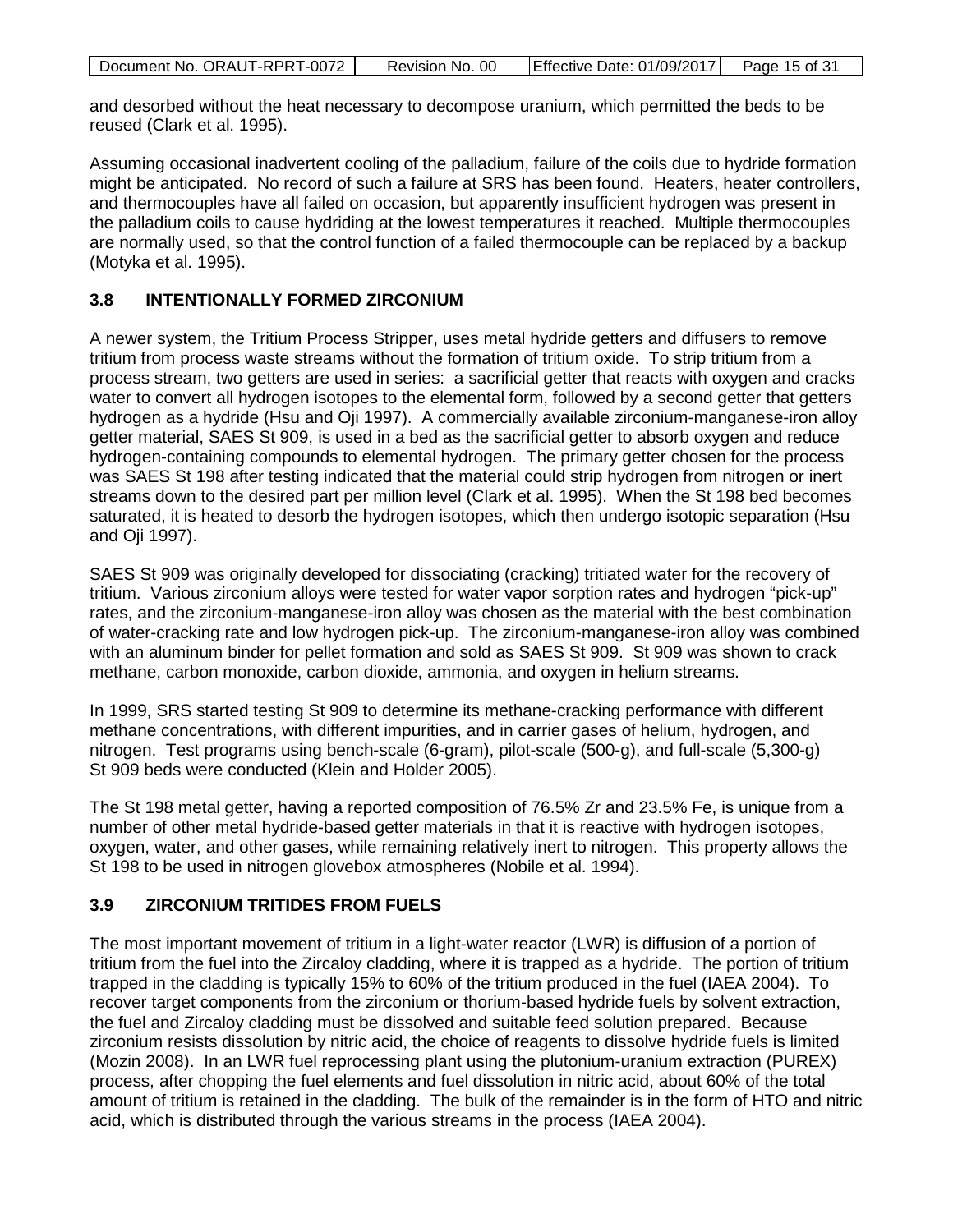|  | Document No. ORAUT-RPRT-0072 | Revision No. 00 | Effective Date: 01/09/2017 | Page 16 of 31 |
|--|------------------------------|-----------------|----------------------------|---------------|
|--|------------------------------|-----------------|----------------------------|---------------|

Alloys of zirconium (i.e., Zircaloy) have been used as cladding for nuclear fuel because of their low thermal neutron absorption cross section and their relatively good resistance to corrosion and radiation damage. Zircaloy cladding makes up roughly 25% by mass of used nuclear fuel in the United States (Crowder et al. 2010). The alloying elements and composition are varied to provide the proper corrosion resistance while maintaining strength and ductility to prevent failures during reactor operations. For example, it was discovered that the presence of nickel in Zircaloy-2 (Zr-2) promoted absorption of hydrogen. Because pressurized-water reactors (PWRs) use an overpressure of hydrogen in the reactor coolant, Zircaloy-4 (Zr-4) was developed in which the nickel was replaced with additional iron to maintain corrosion resistance. Zr-2 is used exclusively for boiling-water reactors (BWRs) and has as its major constituents 97.963% Zr, 1.6% Sn, 0.15% Fe, 0.1% Cr, and 0.05% Ni. In the major BWR fuel rod types, the thickness of the cladding ranges from 0.03 to 0.037 in. Zr-4 is used in PWR fuel rods and has as its major constituents 97.911% Zr, 1.6% Sn, 0.225% Fe, 0.125% Cr, and 0.002% Ni. In the major PWR fuel rods types, the thickness of the cladding ranges from 0.0225 to 0.03 in. (Bond, Mailen, and Michaels 1992).

Zirconium alloy cladding materials resist attack by nitric acid, which is the most widely accepted solvent for recovery of uranium and plutonium from fuels. To overcome this resistance, the cladding must be removed or altered in such a way that the fuel can be dissolved and used in a process feed stream. The chop-leach process has been employed in commercial reprocessing plants for the recovery of uranium and plutonium from spent LWR fuels. In these plants, the fuel is dissolved from short segments of chopped fuel rods by an aqueous nitric acid solution, then the uranium and plutonium are recovered by solvent extraction, using the PUREX process at first and later the uranium-extraction UREX process, as a solution of their nitrate salts (Bond, Mailen, and Michaels 1992). In this process, tritium that is bound in the cladding in the form of zirconium tritide follows the cladding to its eventual disposal site.

Electrolytic dissolution of Zircaloy in nitric acid was recognized as a possibility with the virtue of allowing solvent extraction by conventional means in conventional stainless-steel equipment. A 5,000-ampere dissolver was installed at the Semiworks in early 1961. The design was based on the "metal contact" concept in which the fuel assemblies to be dissolved were placed in an anodic niobium basket inside a niobium cathode. In late 1961, the dissolver was converted to a "liquid contact" system in which the fuel assemblies to be dissolved were suspended between a platinumclad niobium anode and a niobium cathode (Caracciolo and Kishbaugh 1964).

Under electrolysis, the majority of the Zircaloy cladding is converted to an oxide that falls to the bottom of the dissolver as a sludge, with 15% remaining in solution. Two methods of sludge removal were investigated at SRS and found satisfactory. In the first method, a trough was installed below the electrodes to catch the sludge. The sludge and dissolver solution were continuously pumped from the trough to a decanter or a 200-mesh screen canister where the sludge settled and the solution returned by gravity to the dissolver. In the second method, the sludge was allowed to collect in the dissolver and, at the completion of the run, was rinsed with dilute acid to remove absorbed uranium. The sludge was then flushed toward the jet suction by water sprays in the bottom of the tank and removed as a slurry. The electrolytic dissolver operated through 1979, when most of the processable fuel was exhausted (Bebbington 1990).

Several research groups have measured the tritium content of irradiated fuels and Zircaloy hulls by various methods with varying results. Measurements of 0.5- to 0.6-g Zr-2 samples made at SRS showed a range of 67 to 99 µCi tritium/g hull with an average of 86 µCi/g (Crowder, Laurinat, and Stillman 2010).

The use of Zircaloy as a cladding for fuel rods protects the fuel from corrosion by the cooling water, but it can degrade over time as a result of the hydrogen that permeates the crystalline structure of the metal. Helium is a product of the decay of tritium and, in contrast to tritium, is a very stable atom that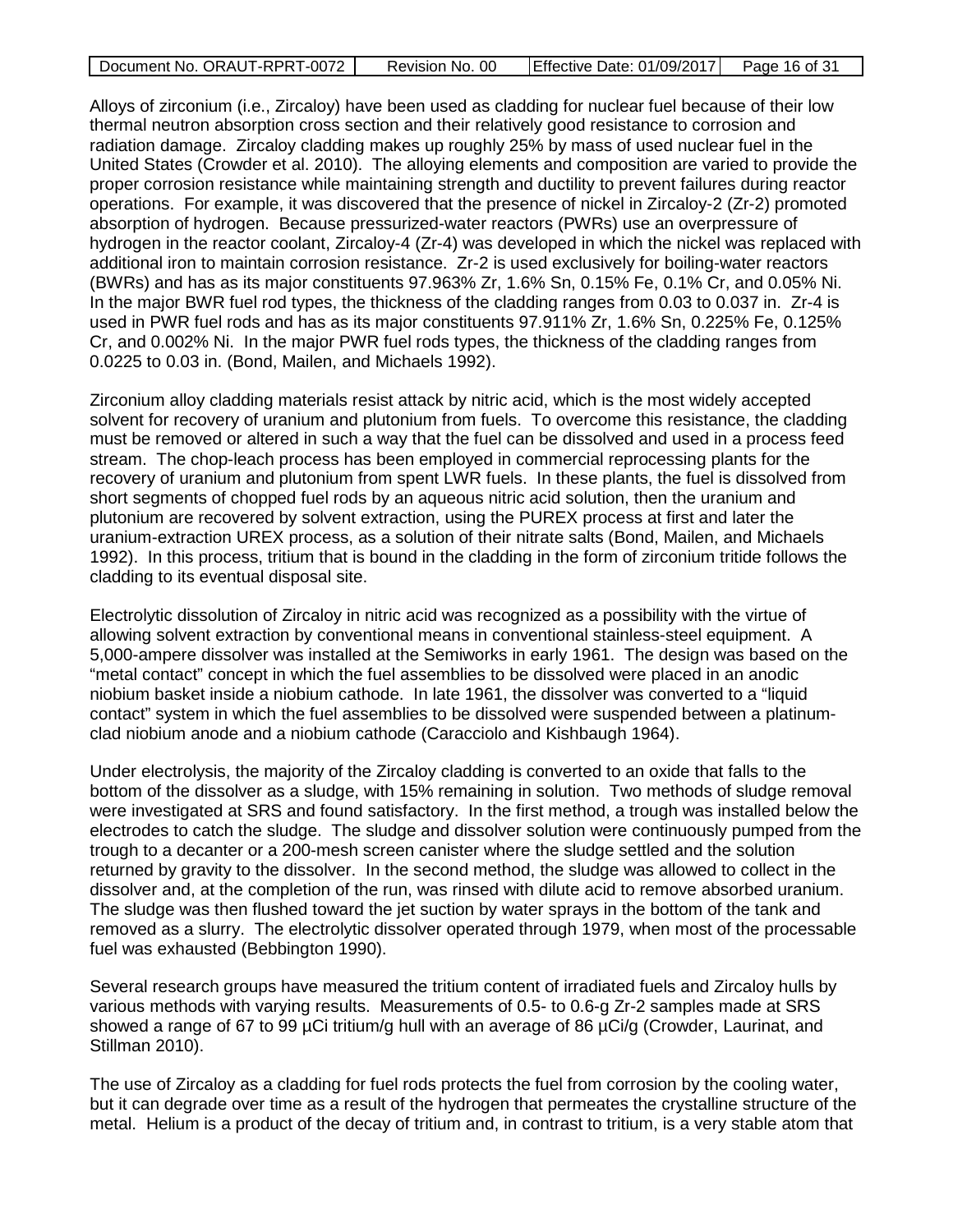| Document No. ORAUT-RPRT-0072 | Revision No. 00 | Effective Date: 01/09/2017 | Page 17 of 31 |
|------------------------------|-----------------|----------------------------|---------------|

shows an extremely low solubility in metals. Due to its insolubility, accumulation of helium atoms can produce highly pressurized bubbles (Laesser 1989). Metal tritide films of five different elemental tritides were observed by Beavis and Miglionico (1972) at Sandia National Laboratories over a 5- to 6-year period.

Once a critical ratio of helium to metal (0.25 to 0.35) is reached, the rupture of pressurized bubbles near dislocation networks with continuous paths to the surface results in sudden helium release. Abrupt increases in helium released from tritides are accompanied by flaking or blistering of the surface. This damage from helium buildup can cause small particles to break off the tritide surface (Schober, Tinkaus, and Lasser 1986; Schober 1988; Schober and Farrell 1989). Studies have shown a considerable detachment of tritide particles due to the formation and rupture of the bubbles. Detached particles varied in size from 1 to 50 µm in diameter (Beavis and Miglionico 1972).

While the production of hydrides in fuel cladding is generally considered undesirable due to hydride-induced fracturing, researchers have sought to capitalize on the storage capacity of tritium in zirconium hydrides by placing the hydride in contact with the tritium as soon as it is produced. In December 1998, DOE announced that commercial reactors would be the source for new tritium production. Assemblies of tritium-producing burnable absorber rods (TPBARs) are irradiated in a commercial LWR to produce tritium. TPBARs are similar in size and nuclear characteristics to standard, commercial LWR, stainless steel-clad burnable absorber rods. The internal components have been designed and selected to produce and retain tritium. Within the stainless-steel cladding is a metal "getter" tube that encircles a stack of annular ceramic pellets of lithium aluminate. The pellets are enriched with <sup>6</sup>Li (DOE 2016).

When irradiated in the LWR, the <sup>6</sup>Li pellets absorb neutrons, which simulates the nuclear characteristics of a burnable absorber rod, and produce tritium. The tritium chemically reacts with the metal getter, which captures the tritium as a metal hydride. The irradiated TPBARs are removed and shipped to SRS. At SRS, the tritium is extracted from the irradiated TPBARs and purified through a number of chemical and physical separation steps (Hsu and Heung 1997).

In October 2003, the first TPBARs were inserted into the Tennessee Valley Authority (TVA) Watts Bar Unit 1 reactor for irradiation. The first shipment of irradiated TPBARs arrived at SRS in August 2005 and was stored, awaiting completion of the processing facility. The first extraction of tritium from TPBARs was successfully completed in January 2007.

To meet design limitations on rod internal pressure and burnup of the lithium pellets, the amount of tritium production per TPBAR is limited to a maximum of 1.2 g over the full design life (less than 495 equivalent full-power days). The potential release rate of tritium into the reactor coolant is subject to a design limit of less than 1,000 Ci/1,000 TPBARs per year. This is achieved by the combined effects of the metal getter tube surrounding the lithium aluminate pellets and an aluminide barrier coating on the inner surface of the cladding.

### <span id="page-16-0"></span>**4.0 STABLE METAL TRITIDE HANDLING AREAS**

STCs have been present in several SRS facilities. These materials are used in tritium processes as storage media and are the subject (or byproduct) of research activities and fuel processing.

# <span id="page-16-1"></span>**4.1 F-AREA**

In 1950 the U.S. Atomic Energy Commission authorized the Savannah River Project principally for the production of tritium for weapons use. Tritium processing operations have been performed at SRS since October 1955. Process equipment and designs were drawn from experience at the Hanford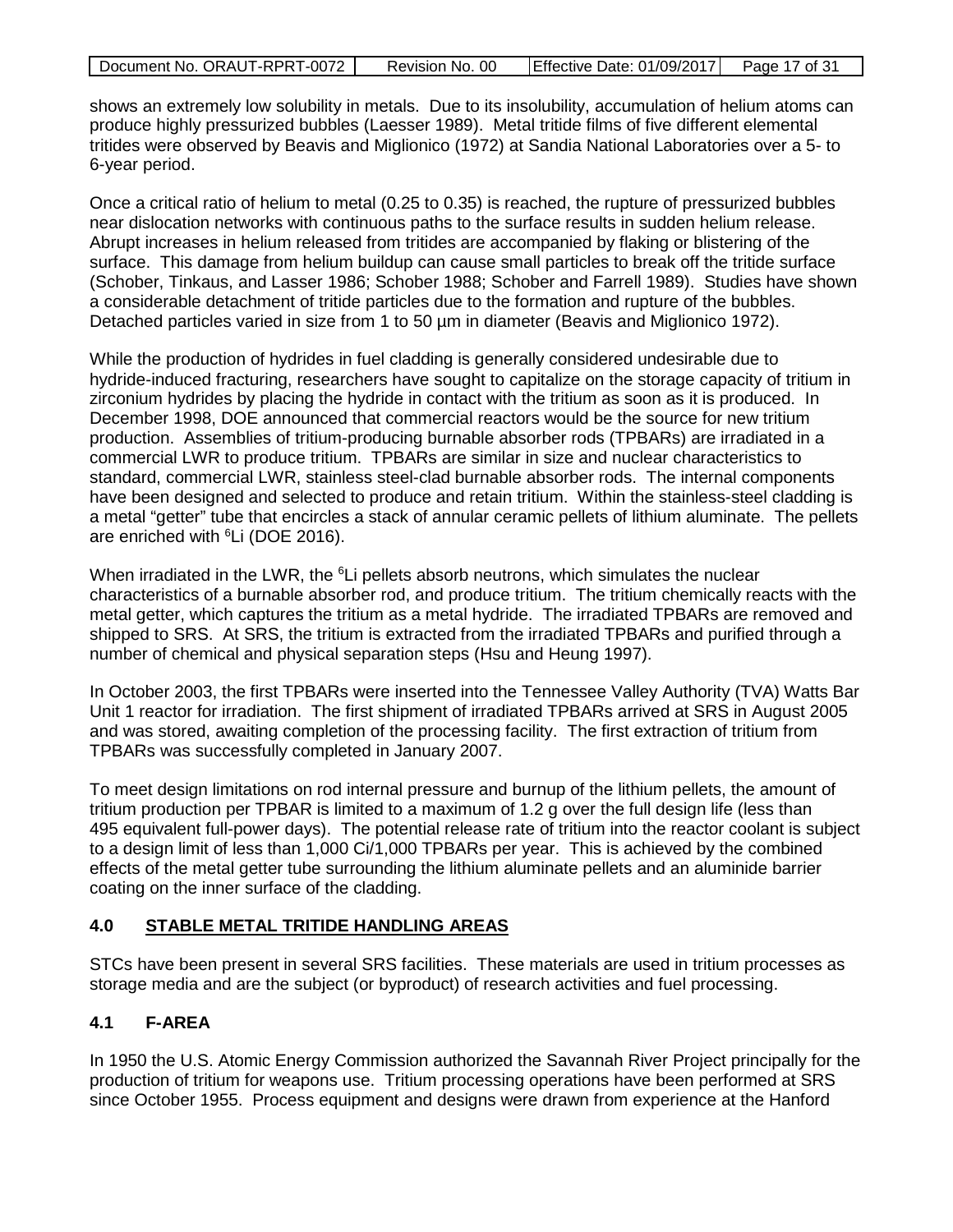| Document No. ORAUT-RPRT-0072 | Revision No. 00 | Effective Date: 01/09/2017 | Page 18 of 31 |
|------------------------------|-----------------|----------------------------|---------------|

Site, and tritium process flows were extrapolated from the initial tritium production conducted at the Los Alamos National Laboratory.

The process equipment was enclosed in a stainless-steel cabinet with panels (sometimes called a hood). The panels were framed and held glass windows for visual inspection of equipment. The panels were mounted on tracks to permit opening for access to equipment for maintenance or replacement. This early design proved to be ineffective in containing contamination within the cabinet. Soon after startup, contamination problems were evident within the process room, sometimes spreading to other adjacent rooms (Blackburn 1994).

This area processed its final charge in October 1958 (DuPont 1973), after which all of the process lines and equipment were flushed with inert gas (Blackburn 1994). A characterization of the building in 1994 indicated that tritium was extracted in the facility from LiAl slugs. Mercury is known to have been used in the pumps, and the process piping was assumed to be contaminated with mercury (Scallon and England 1994). However, hydrogen is fairly insoluble in mercury, forming a hydride or dihydride only at extremely low temperatures, which makes the presence of mercury hydride at SRS extremely unlikely. The facility had made use of palladium-silver diffusers and zeolite beds, but there are no indications that metal tritides were fabricated or used in this area (Scallon and England 1994).

# <span id="page-17-0"></span>**4.2 H-AREA**

In H-Area, tritium processes started in 1957 (Buley et al. 1995) and continued until approximately 2002. Processing in this area included vacuum heating of reactor targets for the extraction of tritium, purification by palladium diffusion, and separation by thermal diffusion and cryogenic separation (Rabun 2000).

The first HSV was loaded on April 3, 1996, delivered to H-Area, and installed in a monitoring manifold. Temperature and pressure data have been recorded from this apparatus since late May 1996. Nine samples were originally prepared with varying tritium and deuterium loadings for use in a long-term storage program. One sample has been used to collect pure tritium isotherm data on an annual basis (Shanahan 1998).

After 2004, personnel from SRTC performed experimental work to develop tritium processing and handling techniques. Tritium was pumped, compressed, purified, dissolved in, and reacted with various materials. A variety of STCs were deliberately made such as uranium tritide, palladium tritide, titanium tritide, and LANA tritide. Tritiated vacuum pump oils are known to have been formed during processing.

All metal hydrides used in tritium production and in research and development (R&D) are contained in stainless-steel vessels, which are referred to as metal hydride beds, equipped with sintered metal frit filters. These beds usually consist of horizontal cylindrical vessels, with the metal hydride powder filling about 70% of the volume. The powder occupies the lower portion of the horizontal cylinder, allowing some free volume above the powder for normal expansion and contraction of the powder. There are some applications that involve flow through the metal hydride powder. In these applications, the metal hydride is palladium supported on kieselguhr, the cylindrical cavity is fully packed, and the bed configuration is a coiled tube or a U-tube (Nobile and Motyka 1991). All tritium operations were performed in air-ventilated hoods. Kanne tritium air monitors were used to indicate airborne tritium activity in hoods and rooms. Work areas and adjacent areas that had the potential for contamination were monitored by smearing with filter paper and counting with liquid scintillation counting on a regular basis and immediately after completion of any job.

All tritium process equipment in H-Area is secondarily confined in gloveboxes or jacketed piping, the first large-scale tritium handling facility in the DOE complex to do so. These operations included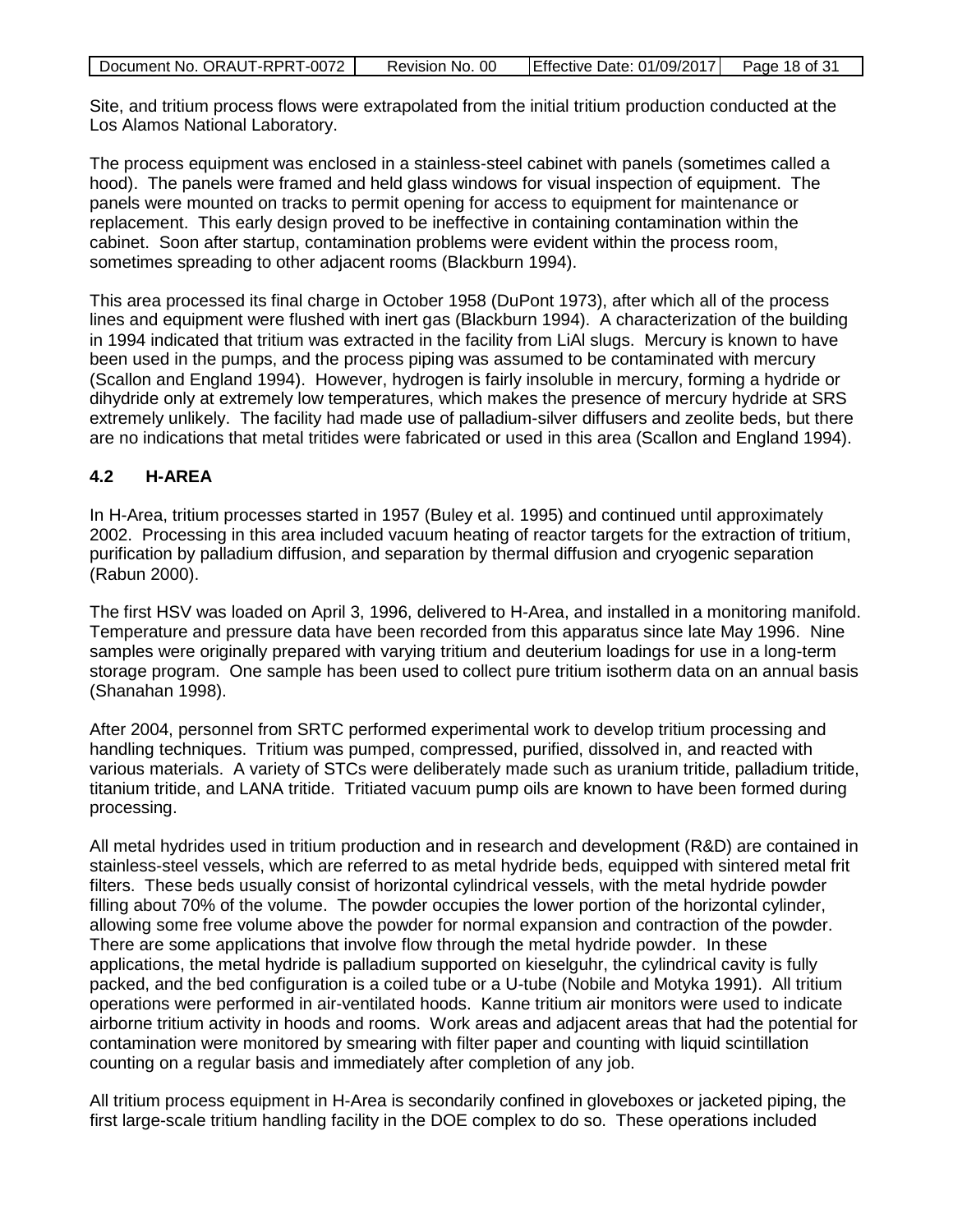| Document No. ORAUT-RPRT-0072 | Revision No. 00 | Effective Date: 01/09/2017 | Page 19 of 31 |
|------------------------------|-----------------|----------------------------|---------------|

hydrogen isotopic separation, loading and unloading of tritium, shipping and storage recovery from zeolite beds, and stripping of nitrogen flush gas to remove tritium before stack discharge (Hsu and Oji 1997).

Additional operations conducted in this area include purification of tritium by palladium diffusion, storage of gaseous tritium, and small-scale storage of tritium using storage beds.

A <sup>3</sup>He purification process in H-Area involves slowly passing the gas through a cold gold trap, then through an ambient zeolite bed to remove any moisture from the gas stream, and finally through two liquid nitrogen-cooled zeolite beds connected in series to condense out the inert gases and nitrogen. Purified helium-3 is stored in a feed tank that is loaded via a compressor into a gas cylinder. The cold zeolite beds are regenerated after each transfer by allowing them to slowly warm to ambient temperature, allowing the inert gases and nitrogen trapped in them to be released to the waste tank (Hsu and Oji 1997).

In December 1998, DOE announced that commercial reactors would be the primary source for tritium production. In May 1999, DOE selected TVA's Watts Bar Unit 1, Sequoyah Unit 1, and Sequoyah Unit 2 commercial LWRs for irradiating the DOE-supplied TPBARs. In October 2003, the first TPBARs were inserted in TVA's Watts Bar reactor for irradiation. The SRS was tasked by the DOE to design and construct a Tritium Extraction Facility to process irradiated tritium-producing burnable absorber rods (TPBARS) from a commercial LWR. The intent is for the rods to provide tritium to support DOE requirements. DOE started funding the conceptual design for the project in 1996. The TPBAR was designed by Pacific Northwest National Laboratory. The TPBAR assemblies are irradiated in a commercial utility LWR and transported to SRS for tritium extraction and processing (DOE 2016).

A staff of approximately 600 workers was employed during peak construction phase of this project, and the facility has an operations staff of approximately 100 permanent employees. Within the project area, the TPBARs are unloaded and the tritium gas extracted. It has a truck receiving area, cask decontamination area, TPBAR and waste preparation area, furnaces, and hot maintenance area, along with the associated gloveboxes for extraction pumps and tanks. It also includes an overhead crane and remote handling equipment. Another facility provides preliminary purification of the extracted gases.

This project celebrated completion of the nonradioactive startup testing program on February 28, 2006. Over 700 different systems and components were successfully tested. In November 2006, the project successfully began radioactive operations. In February 2007, SRS completed the startup of the project and made the first transfer of new tritium gas to the nation's tritium inventory.

### <span id="page-18-0"></span>**4.3 A-AREA**

Current tritium handling practices in this area are limited to relatively small quantities of tritium. With one exception, no SMTs are intentionally formed or handled. Quantities inadvertently formed or incidental to handling are expected to be very small and might be mixed with other alpha and beta/gamma emitters, which are a much more severe radiological hazard. Operations in this area fall into three categories: (1) chemical analyses of materials that contain tritium, (2) mechanical testing of metals that contain dissolved elemental tritium, and (3) metallographic preparation and examination of materials that contain tritium. Of these, only the metallographic preparation appears likely to present any credible hazard from respirable SMTs (Howard 2000).

Several laboratories within the buildings are used or have been used for tritium work in the past. Most of the metal hydride development work was done "cold" with protium and deuterium (Howard 2000). In about 1954, bench-scale experimental work was done to investigate the use of electrolysis to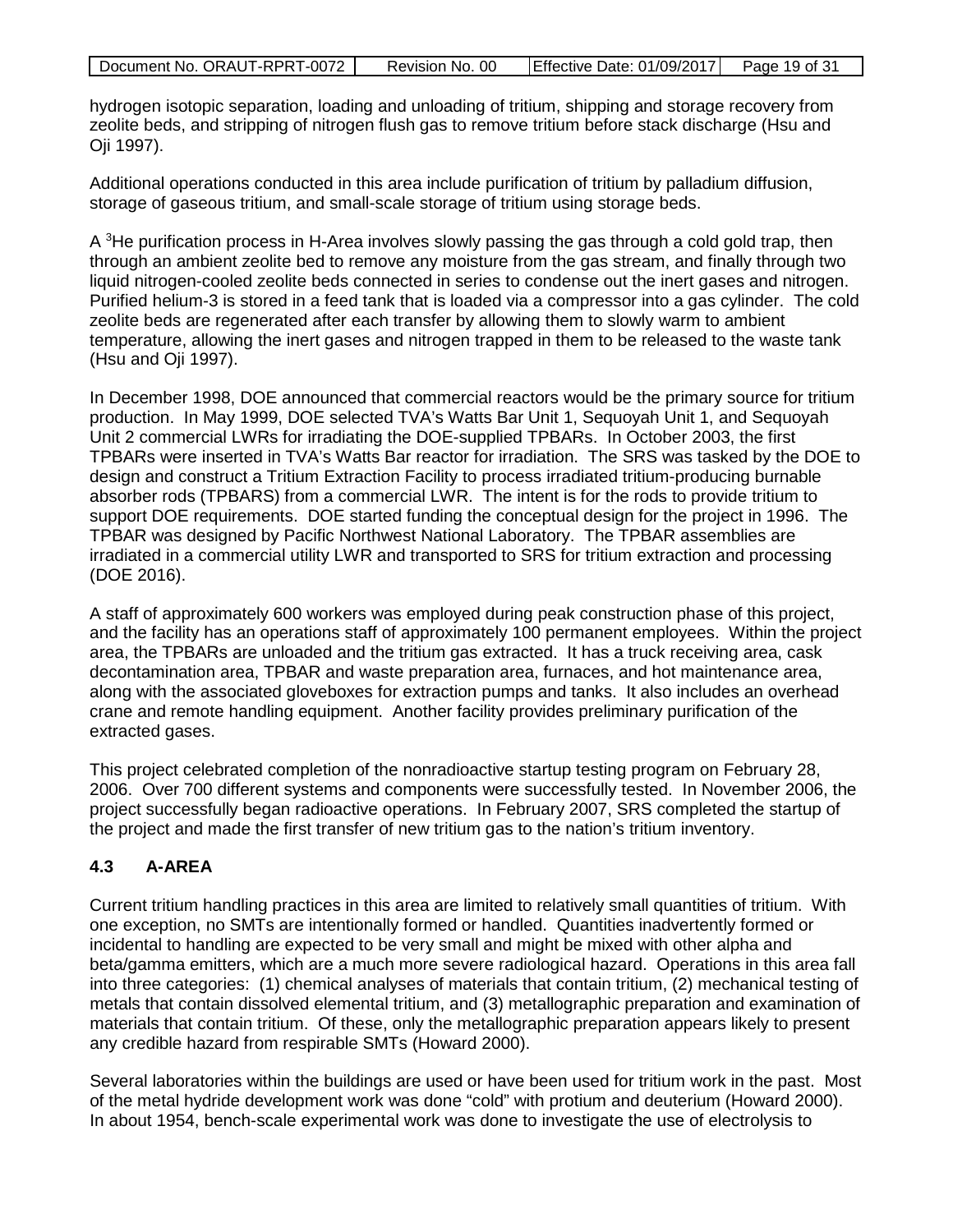| Document No. ORAUT-RPRT-0072 | Revision No. 00 | Effective Date: 01/09/2017 | Page 20 of 31 |
|------------------------------|-----------------|----------------------------|---------------|

remove tritium from heavy water. It is conceivable that tritiated rust could have been formed on steel exposed to heavy-water moisture. However, tritium was present only at tracer levels in the heavy water used for the experiments. The project was terminated because of practical difficulties, and all equipment was removed shortly thereafter.

In the mid-1970s, experimental work was done in gloveboxes and hoods to develop processes for handling tritiated materials. The glovebox ventilation systems used heated uranium metal and copper metal stripper beds to remove tritium and oxygen from the containment atmosphere. It is conceivable that metal tritides could have been formed in these beds. Mercury diffusion pumps, backed by mechanical roughing pumps, were employed in the processing equipment.

All equipment, including the gloveboxes, hoods, pumps, and other process equipment was removed sometime in the early 1980s and sent to the burial ground. Monitoring of this area after removal of this equipment has revealed no indication of residual tritium contamination.

In 1987, an experimental program was initiated to study the effects of tritium exposure on the absorption-desorption characteristics of metal hydrides. In this program, samples of  $LaNi<sub>4.15</sub>Al<sub>0.85</sub>$ ,  $LaNi<sub>4.25</sub>Al<sub>0.75</sub> (LANA), LaNi<sub>4.15</sub>Al<sub>0.3</sub>, and palladium were loaded with tritium and placed in dominant$ storage. At periodic intervals samples were taken from storage, and the tritium absorption-desorption characteristics were measured. The experimental program has produced information on these characteristics for the materials as a function of tritium exposure (Nobile and Motyka 1991).

A "cold" process demonstration facility began operation in November 1987. Materials that were used in the cold process included protium and deuterium but not tritium (Posey et al. 1987). The purpose of the cold process area was to demonstrate the metal hydride technology by integrating the various unit operations into an overall process (Motyka 1989). The cold process area was automatically controlled, with the equipment designed to be operated as an integrated process to simulate production, and as a series of one or more unit processes to prove out equipment. The continuous presence of an operator was not required during routine operations (Posey et al. 1987).

A variety of analytical measurements have been conducted on samples that have contained tritium. These samples have been, variously, liquids such as heavy-water reactor moderator, reactor cooling water, high-level waste tank supernate, or solids contaminated with the aforementioned liquids. While it is conceivable that tritiated solids could have been present in these samples, or that tritiated rust could have been formed from exposure of steel to the tritiated water, the tritium constitutes only a minor fraction of the radionuclides present. These other radionuclides represent a far more severe hazard from penetrating radiation, such as <sup>137</sup>Cs, or from inhalation or ingestion, such as <sup>239</sup>Pu.

When the overall activity levels have exceeded the limits for handling in the other laboratories, tritiumbearing materials were handled in shielded cells. These materials have included pieces of equipment contaminated with reactor moderator or coolant such as tubes or fittings that have been processed to decontaminate them to the point where they can be handled in other laboratories. Such decontamination has been accomplished by washing, rinsing, or degassing. Other materials that have been processed in these cells include high-level waste tank sludge and supernate. While it is conceivable that tritiated solids could have been present in these samples, or that tritiated rust could have been formed from exposure of steel to the tritiated water, the tritium constitutes only a minor fraction of the radionuclides present in these cells, either from these materials or from contamination with nontritiated materials processed in other jobs.

Mechanical testing (tensile strength, fracture toughness, yield strength, etc.) of metal samples that have been exposed to tritium is currently conducted. The samples are bulk samples (dimensions on the order of inches), and no particulates are generated or handled in this laboratory. Tritium is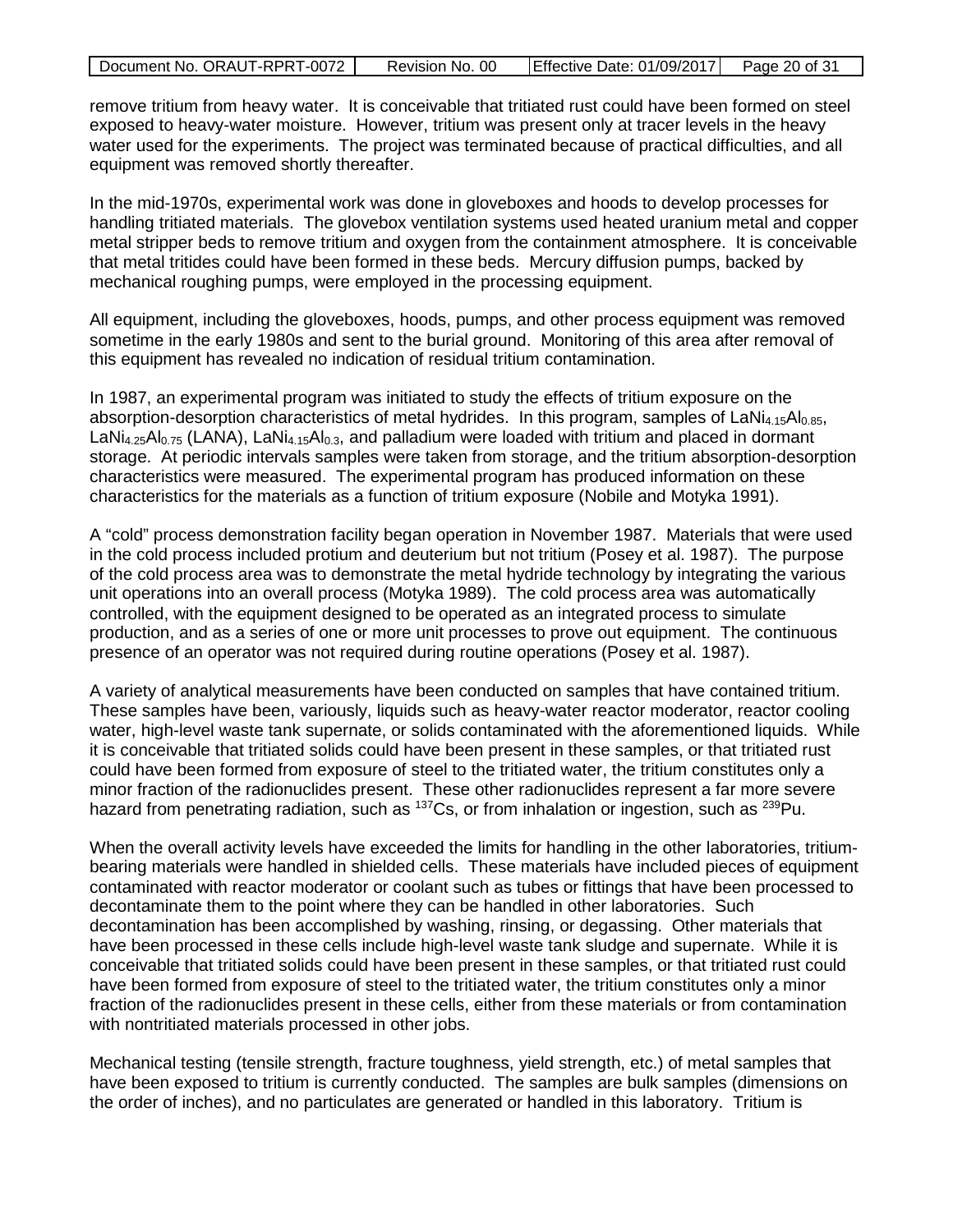| Document No. ORAUT-RPRT-0072 | Revision No. 00 | Effective Date: 01/09/2017 Page 21 of 31 |  |
|------------------------------|-----------------|------------------------------------------|--|

present in the samples in the form of dissolved elemental tritium. Monitoring capabilities are present and detailed procedures are used to conduct all tests.

Metallographic techniques are currently used to prepare samples for, and to conduct, both scanning and transmission electron microscopy examinations. The metallographic preparation techniques involve cutting, sectioning, mounting, and polishing of the samples. It is conceivable that the cutting or sectioning could generate particulates with dissolved tritium. The polishing preparation is performed wet (with water) and does not generate any airborne particulates. The water is disposed of to a low-level drain. Mounting embeds the samples in a liquid plastic that hardens and holds the sample and the process generates no particulates.

Other current analyses in this area include the preparation of air samples from SRS facilities for analysis of tritium and  ${}^{85}$ Kr. The samples are received in a stainless-steel cylinder that contains a molsieve to trap the radionuclides. The sieve is baked to capture the moisture that could contain the tritium. The captured moisture is analyzed by LSC, after which it is disposed of to the low-activity waste tank. Only very low quantities of tritium are present. Presence or formation of significant quantities of tritiated solids is not considered credible.

# <span id="page-20-0"></span>**5.0 POTENTIAL FOR METAL HYDRIDE EXPOSURE**

In general, readily dispersible or respirable-sized particles of metal tritides were not handled at SRS. With the exception of the metal hydrides that were examined within the SRTC, these materials were not handled outside their process containment vessels (Rabun 2000). Process beds containing tritium-exposed metal hydride powder were disposed of without removal of the powder from the bed. On rare occasion, however, it was necessary to remove some metal hydride powder from the process vessel in which it was originally contained (Nobile and Motyka 1991). For instance, a number of metal hydrogen absorbers were placed into tritium exposure to study the effect of tritium decay on the thermodynamics of the metal hydride system. Removal of the material from their respective process vessels was to be completed in a chemical hood and only after repeated cycles of evacuation, heating, and backfilling of the vessel with air (Nichols 1996). When these samples reached the end of life, they were discontinued in the program but retained for additional study. To make the samples available for further study, the metal powders must be removed from the sample vessels after procedures to remove as much tritium as possible and to passivate the metal surface with air (Walters 2006).

### <span id="page-20-1"></span>**5.1 ENGINEERING CONTROLS**

Because tritium is classified as a byproduct material arising from the production of a special nuclear material, periodic inventories must be undertaken and the material must be accounted for as a waste product from any nuclear fuel processing operation (Baumann and MacMurdo 1977). Therefore, analytical determination of tritium in process streams is an integral part of the developmental program for alternate fuel cycle technology at SRS. All tritium inventories in process and product tanks, hydride and other beds, and process piping must be accounted for, which reduces the potential for an undocumented exposure.

As fine metal particles, metal hydrides can be very reactive to oxygen in air. Excessive air exposure for most metal hydrides leads to rapid oxidation that can reach red-hot temperatures. Based on this, it is reasonable to surmise that efforts would have been taken to limit air exposure to avoid reduction of the reactivity and the capacity for hydrogen absorption, as well as mitigating the potential for fire hazards (Heung 2001).

According to DOE, the primary condition that must be met for the potential exposure to STCs to exist is that tritium contamination is present at levels greater than one-tenth of the value in Appendix D of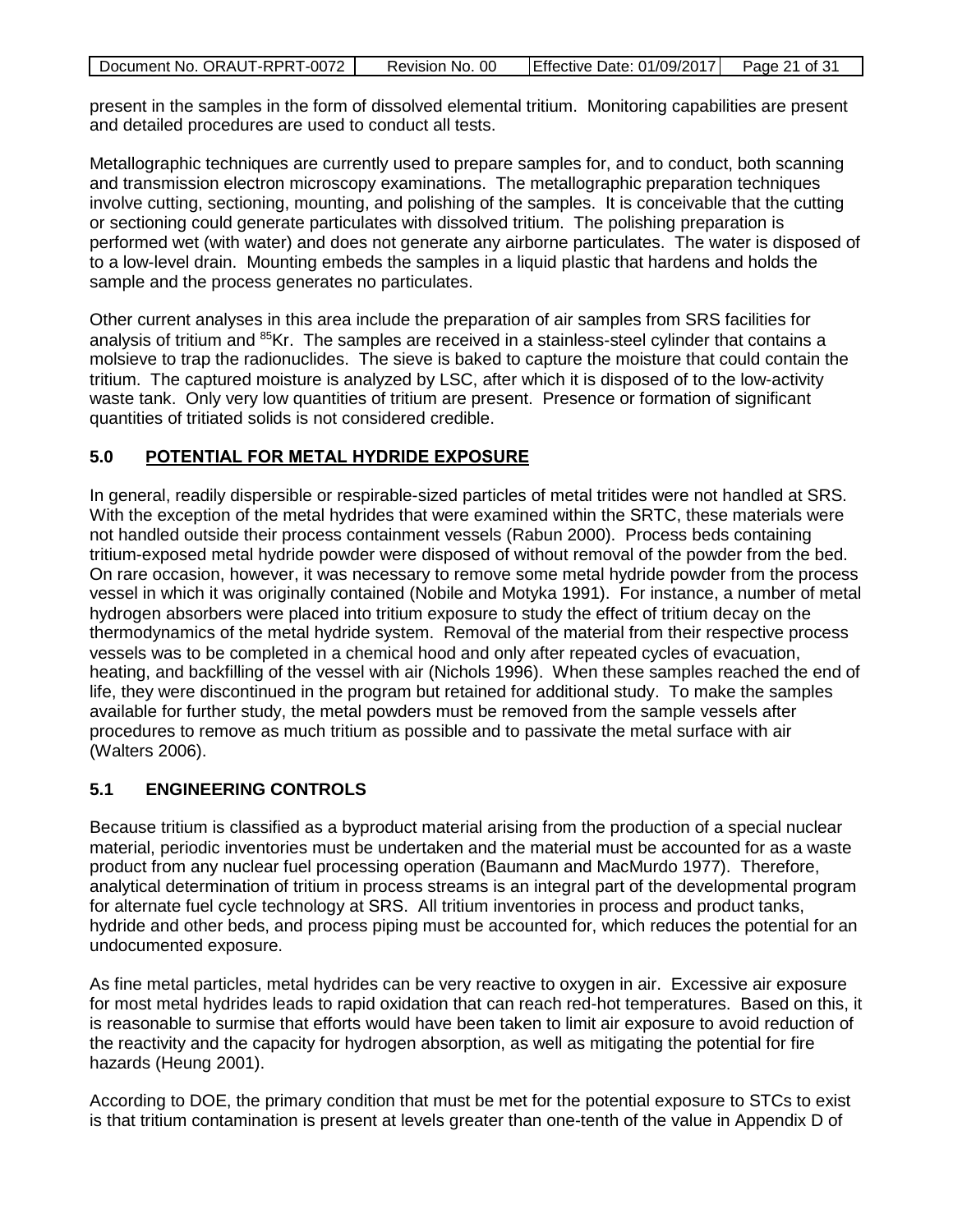| Document No. ORAUT-RPRT-0072 | Revision No. 00 | Effective Date: 01/09/2017 | Page 22 of 31 |
|------------------------------|-----------------|----------------------------|---------------|
|                              |                 |                            |               |

10 CFR Part 835 (1,000 dpm/100 cm<sup>2</sup>). DOE guidance states that at levels less than one-tenth of this value, the potential for significant exposures is minimal and does not warrant action beyond standard practices (DOE 2015). Typically, the practices that are used to prevent release of tritium gas to the processing areas and to the environment have also served to prevent release of tritiated particulates and tritiated organics. Similarly, protection of the worker from contact with tritium gas and tritiated water also provides a high degree of protection from tritiated particulates (Rabun 2000).

For example, when handling those materials containing tritium as the only significant radionuclide, work was done in air-ventilated hoods dedicated to the handling of radioactive materials. Alternatively, work involving limited quantities could be conducted within a radiobench, an enclosure with the same shape as a glove box except that in there is an open area in place of the glove panel. For sufficiently low levels of tritium, work could be performed on an open benchtop. If the materials contain other radionuclides in quantities sufficient to present a hazard from penetrating radiation, then the work was done in the High Level Cells. These are highly contaminated with other beta/gamma materials. The ventilation systems for these hoods, radiobenches, and cells might also be contaminated (Howard 2000).

All metal hydrides SRS has used in tritium production and R&D have been contained in stainless-steel vessels. These process beds would have been disposed of without removal of the metal-exposed powders. Rather, the bed would be largely purged of residual tritium by repeatedly heating and evacuating the chamber and by isotopic exchange with deuterium (Nobile and Motyka 1991). In addition, all tritium operations in H-Area took place in one of 30 nitrogen-filled gloveboxes (Heung 1994b).

To reduce tritium loss to the environment, the production area uses a multilayered confinement system (Heung et al. 1991):

- Gloveboxes provide secondary containment. All tritium processing equipment is installed in sealed gloveboxes; tritium transfer lines outside the gloveboxes are contained in stainlesssteel jackets; both the gloveboxes and the transfer line jackets are filled with a recirculating nitrogen atmosphere (Horen et al. 1993).
- Primary and secondary strippers clean up the glovebox atmosphere. The nitrogen is continuously circulated through a primary stripper system during normal operation to remove any tritium that might have escaped the process equipment; in the event of an accidental tritium release the nitrogen in that specific glovebox is circulated through a secondary stripper system to speed up the cleanup.
- Purge stripper further cleans up the purge gas. Nitrogen purge from the gloveboxes is further stripped of tritium in a purge stripper before it is released to the environment.
- Zeolite bed recovery system recovers the tritium. All the tritiated water accumulated in the stripper system is recovered through a zeolite bed regeneration system.

### <span id="page-21-0"></span>**5.2 SHORTFALLS OF EXISTING CONTROLS**

In May 2007, there were 30 containers of legacy tritium exposure samples of several metal tritides, limited to palladium, LANA, titanium, and a single gram-quantity sample of a zirconium alloy hydride. A small sample was removed from each for further analysis and the remainder was disposed of. This work was performed in a glovebox, but due to the particulate form of these materials it was recognized that the routine job coverage practices for gaseous tritium might not be adequate. For example, portable tritium air monitoring instruments are not capable of detecting the particulate tritides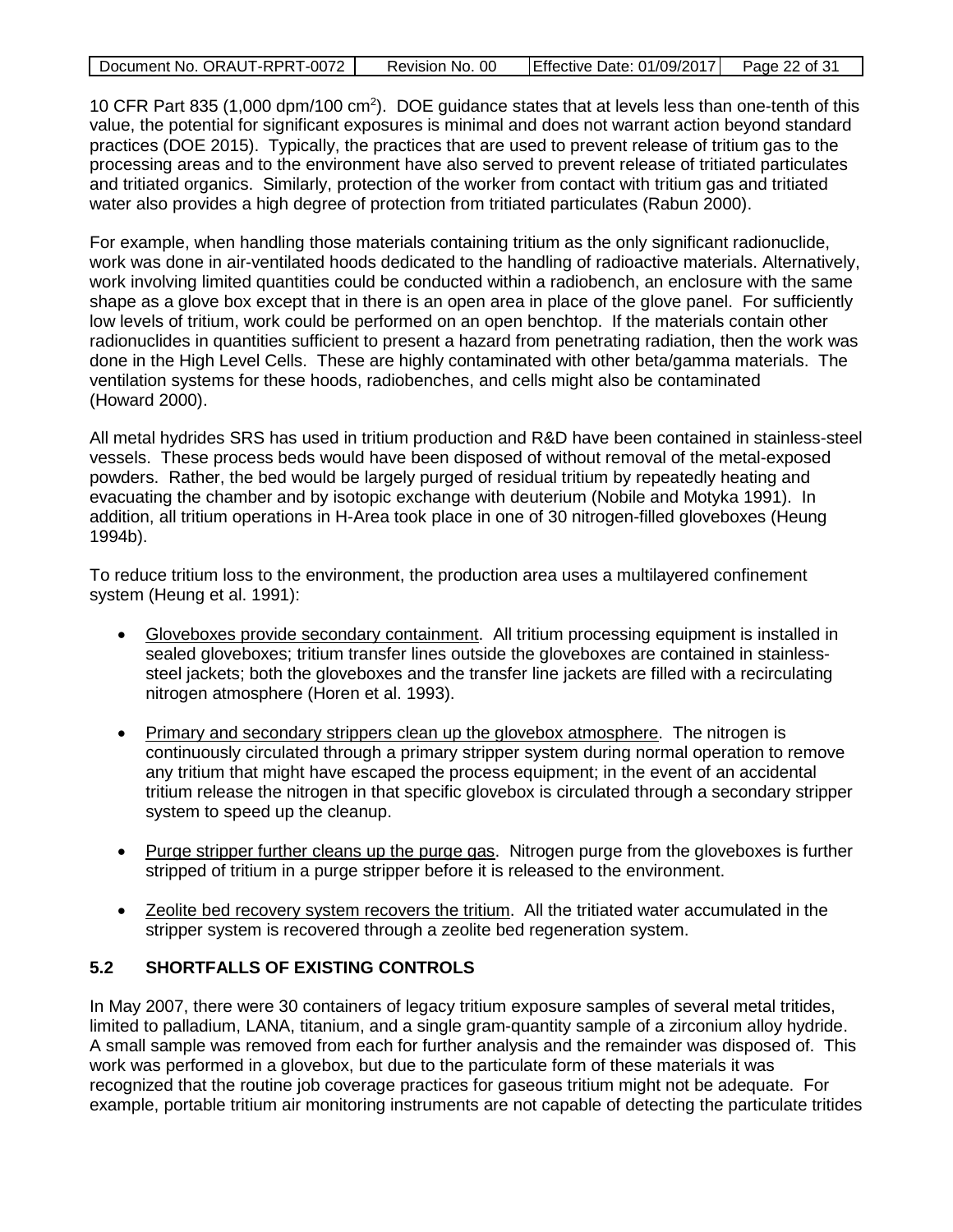| Document No. ORAUT-RPRT-0072 | Revision No. 00 | Effective Date: 01/09/2017 Page 23 of 31 |  |
|------------------------------|-----------------|------------------------------------------|--|

because the filter should remove almost all of them before they reach the chamber (Moxley 2007). This shortfall can be largely overcome by counting the filters using LSC.

There are additional shortfalls for monitoring air samples using LSC, however, that are not specific to SRS. True activity intakes can be uncertain due to self-absorption of the weakly penetrating beta particles by the hydride material itself. In addition, activity collected and measured on filters tends to overrepresent the intake because of capture of nonrespirable particulates and dissolution in scintillation cocktail. The final shortfall to consider is self-absorption of tritium beta radiation due to dust loading of the filter (BWXT 2000).

### <span id="page-22-0"></span>**6.0 DOSIMETRY CONSIDERATIONS**

Particulate SMTs can be ingested or inhaled and result in radiation dose. After ingestion, SMTs lose some fraction of their tritium as HTO in stomach digestive fluids. Some SMTs lose essentially all of the tritium and others lose very little, depending on the solubility of the specific material in the GI tract. In any case, the only significant dose after ingestion of SMTs is due to the released HTO. Because HTO is rapidly assimilated physiologically, this dose component is readily assessed via urine bioassay.

After inhalation, however, metal tritides can be deposited in the lung. Once deposited, the tritium bound to the particulate is removed from the body via two mechanisms:

- 1. Dissolution of tritium from the particulate and absorption into the body as HTO and removal through urine, expired air, and perspiration.
- 2. Mechanical transport of the particulate itself to the GI tract and removal through feces. Inhaled SMTs removed to the gut cause dose in the same manner as ingested SMTs as described above. Removal of these materials from the lung through mechanical transport can be slow depending on the solubility of the individual tritide. SMTs can therefore reside in the lung for a considerable amount of time and result in lung dose.

### <span id="page-22-1"></span>**6.1 SOLUBILITY**

The dissolution rate of particles that are deposited in the respiratory tract is a major factor governing retention and translocation of their constituents to other organs in the body. Radioactive particles that dissolve slowly in lung fluid tend to remain in the lung tissue for long periods, and the biological effects of the particles are usually confined to the region near the deposition site (i.e., the lung tissue). On the other hand, highly soluble materials, such as HTO, that deposit in the respiratory tract are translocated to other organs and body fluid more readily and might therefore have a shorter retention time in the body.

The current understanding of some metal tritides is incomplete because the rate at which the material dissolves in the human respiratory tract is not known. DOE guidance is applied for the few metal tritides that have been studied. However, all the other metal tritides are currently grouped together and assumed to have "slow" dissolution behavior. This assumption might lead to overly conservative estimates of the dose an individual would receive in the event of an intake, which makes it desirable to characterize the dissolution rate of metal tritides of interest (Farfan et al. 2011).

Dissolution rates of some metal tritides have been measured by immersing the particles in various aqueous solutions and by determining the amount of dissolved radionuclides in the solution. For example, a sample of tritiated LaN $i_{4.25}$ Al<sub>0.75</sub> similar to that used at the SRS Tritium Facilities was analyzed to estimate the particle size distribution of this metal tritide powder and the rate at which it dissolves in the human respiratory tract after inhalation. Samples were placed in serum ultrafiltrate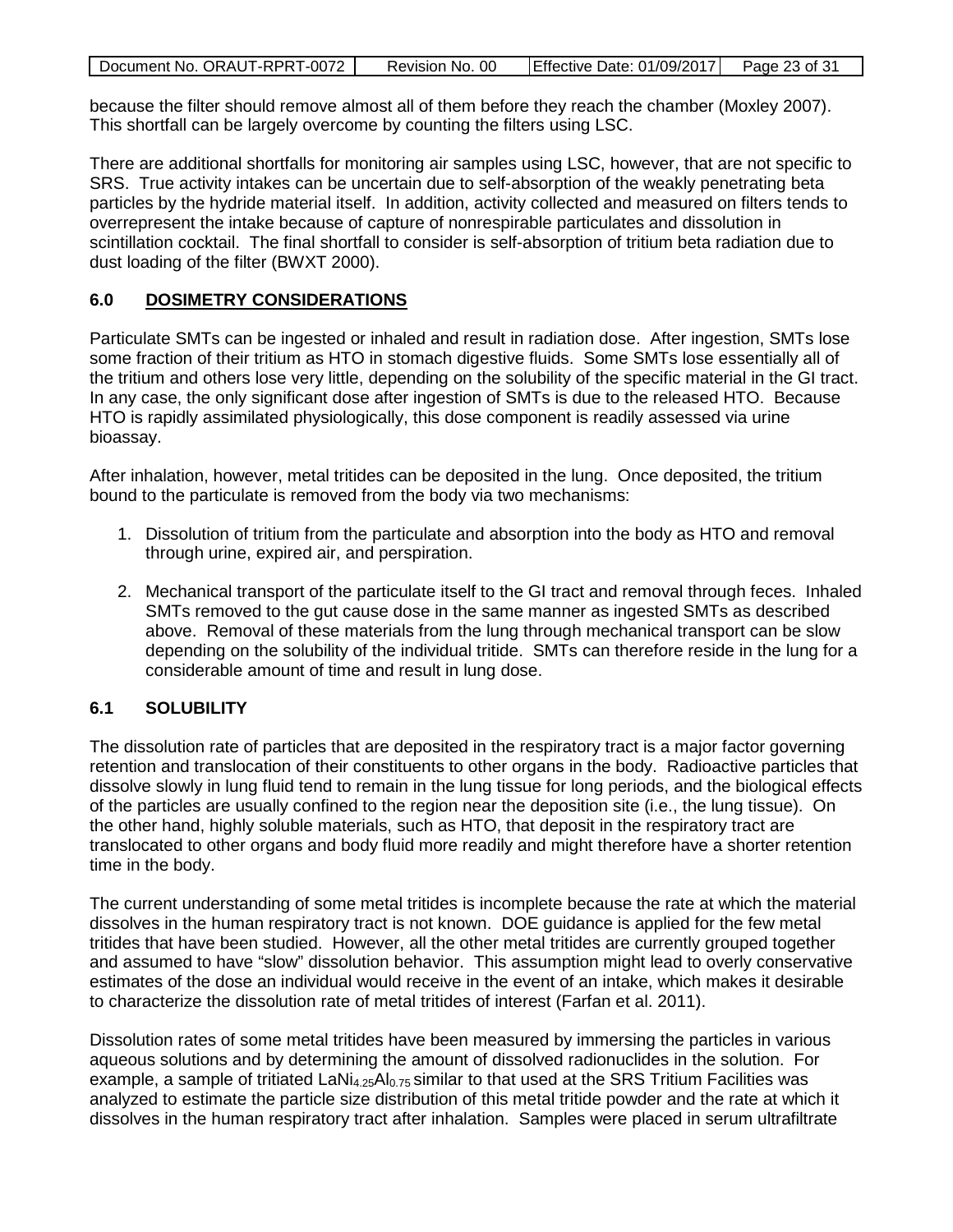| Document No. ORAUT-RPRT-0072 | Revision No. 00 | Effective Date: 01/09/2017 | Page 24 of 31 |
|------------------------------|-----------------|----------------------------|---------------|
|------------------------------|-----------------|----------------------------|---------------|

(SUF), an aqueous solution that contains various salts, and were enclosed in a static dissolution system to determine the dissolution rates. The in vitro dissolution apparatus measured the tritium in HT and in solution to account for the fact that the dissolved tritium in metal tritide could exist in HT or could exchange with protium in the water to form HTO.

The results of this experiment indicate that more than 99% of the tritium was released in 10 days as a result of the LANA matrix dissolving in the SUF and the tritium diffusing or offgasing from the matrix. This behavior is consistent with a dissolution type F (Farfan et al. 2011).

In a similar experiment, titanium tritide samples were ground into powders that were examined in an optical microscope, and particle size was determined using an image analyzer. SUF was used to determine the dissolution rates of metal tritides within a static dissolution system. The in vitro dissolution apparatus was designed to measure the tritium in the gas phase and in solution.

Retention of tritium in the lung in animal studies followed a bi-phase exponential decay with half-lives of 0.81 and 66 d. In rats, 37%, 29% and 16% of the tritium were excreted by urine, feces, and expired air after 121 d, respectively. Tritium associated with titanium tritide was eliminated in this study with an average biological half-life of 50 d, suggesting that titanium tritide may be classified with an ICRP absorption type of M (Cheng et al. 1999). Subsequent research confirmed that the dissolution rate of metal tritides can be expressed as a two-component decay curve representing the fast and slow phases of retention. The updated fast phase for titanium tritide was found to yield a 1-day biological half-time, with the slow phase yielding a 33-day half time. These values correspond to an ICRP absorption type of somewhere between F and M (Zhou 2004).

There is some disagreement over the solubility of zirconium hydride. Using the same experimental procedure, zirconium powder was purchased and ground to respirable sizes (1 to 3 µm) in a ball mill at Lovelace Respiratory Research Institute. A sample of the material was then tritiated at the Pinellas Plant, after which the fine powders were examined and electron photomicrographs were taken under a transmission electron microscope to determine the activity median aerodynamic diameter of the particles. Similar to the procedures in the LANA solubility studies, samples of the hydride were placed in SUF and enclosed in a static dissolution system to determine the dissolution rates. The in vitro dissolution apparatus measured the tritium in the gas phase (HT) and in solution (Zou et al. 2010).

The dissolved pattern was characterized by an initial fast-rate release of tritium that slowed with time. Total dissolved tritium in 71 days accounted for 37.2% ±1.3% of the initial tritium present in the particles; 65% of the total dissolved tritium was released after the first month of dissolution. The retention half-times for tritium as calculated from the dissolution rate constants are 42 and 385 days for the fast and slow phases of the retention function, with an overall half-time of 114 days. The results indicate that the ZrT is a poorly soluble material (Zou et al. 2010). A similar study by Zou and Cheng (2004), however, concluded that the dissolution rate of ZrT ranked between Types M (moderate) and F (fast) materials.

For materials that have not explicitly been tested for solubility, the tendency for tritium to desorb from the material can be estimated with knowledge of the enthalpy of the material. Very stable hydrides have a large negative reaction enthalpy and dissociate only at high temperatures. A summary of the absorption types of the metal tritides considered in this paper is presented in Table 6-1. Note that none of the materials considered have an ICRP absorption type of S, indicating a very insoluble material.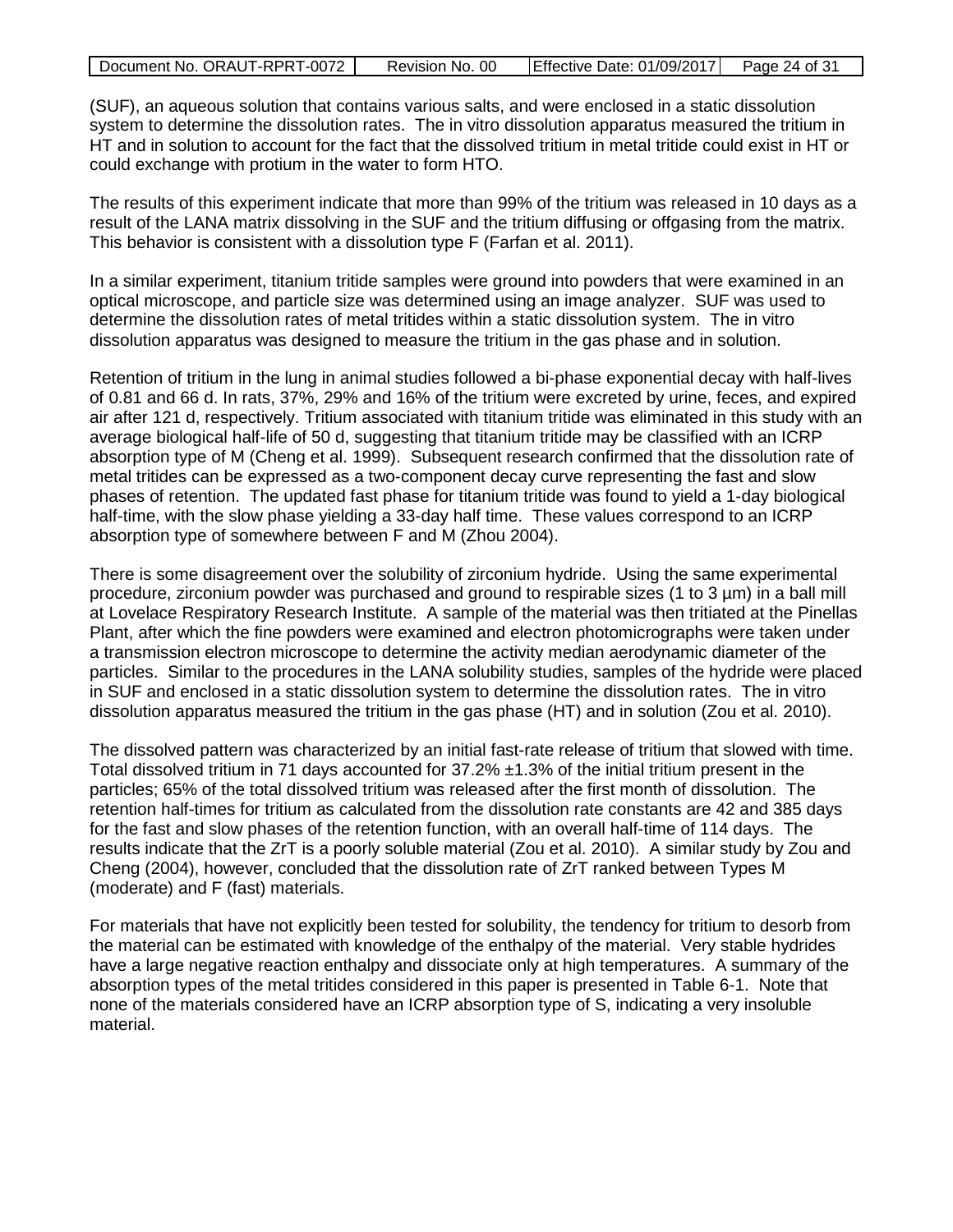| <b>SMT</b>              | <b>Absorption</b> |
|-------------------------|-------------------|
|                         | type              |
| LANA                    |                   |
| Palladium               |                   |
| Palladium-aluminum      | М                 |
| Palladium-silver        |                   |
| Titanium                | м                 |
| Uranium                 |                   |
| Zirconium               | M                 |
| Zirconium-iron-chromium |                   |

<span id="page-24-3"></span>Table 6-1. Absorption types of representative metal tritides.

# <span id="page-24-0"></span>**6.2 SAMPLE SELF-ABSORPTION**

The radiation dose to tissue from metal tritide particles depends on their solubility and retention in the body. In each tritide particle, a portion of the beta particles from decay of tritium is absorbed by the metal matrix and therefore cannot contribute to absorbed radiation dose to tissue. The betas originating inside a particle can be absorbed before reaching the particle surface, a phenomenon referred to as self-absorption (Lantz and Steward 1988). To determine dose to the lung from metal tritide particles imbedded in the lung, and to correct LSC of bioassay samples that contain metal tritide particles, the self-absorption of the tritium betas by the tritide particle should be considered. Because the tritium betas are of such low energy (average 5.7 keV), self-absorption in a metal tritide particle even as small as 1 µm is significant. The self-absorption factor (SAF), the fraction of beta particles that escapes from a particle, can be found for spherical particles by numerical integration (Tsoulfanidis 1991, as referenced in Kropf et al. 1998). Similarly, when analyzing air monitoring samples for metal tritide using LSC, it is necessary to consider SAF because STCs do not dissolve appreciably and release tritium to LSC cocktail. Only beta radiation that escapes the particles in LSC cocktail is available for detection. The SAF is used to estimate the "true" STC activity that would be "observed" when samples are counted via LSC.

Research has suggested that bremsstrahlung photons, created when beta particles are self-absorbed, are not expected to be a significant contribution to dose from tritiated particulates (DOE 2004).

### <span id="page-24-1"></span>**6.3 DETERMINATION OF INTAKES FROM EXISTING DATA**

To determine an individual's dose from tritium, an intake assessment usually relies on bioassay. However, due to the insoluble nature of SMTs and the fact that an established fecal bioassay protocol is not currently available for these materials, the intake amount can better be determined from measurements of SMT concentration in the air or from assumed resuspension of surface contamination.

### <span id="page-24-2"></span>**6.3.1 Air Sampling Data**

Air monitoring can be used to estimate intake directly, as opposed to the indirect bioassay methods. Particle size and dissolution rate variabilities have minor effects on intake determination via air monitoring. Intake is considered to be proportional to the true activity captured on the filter of an air sampling device. Particulates tend to shield their tritium beta activity by self-absorption of the beta radiation within the mass of particulate. Observed activity on a filter sample, measured by suspending particulates from the filter into LSC solution, therefore underrepresents the true activity available for deposition to the lung (i.e., intake). However, when tritiated particulate intake is defined in terms of observed activity (and when the dose conversion factor is correspondingly defined in terms of observed activity intake), the uncertainty in that observed intake essentially disappears because selfabsorption is no longer a concern.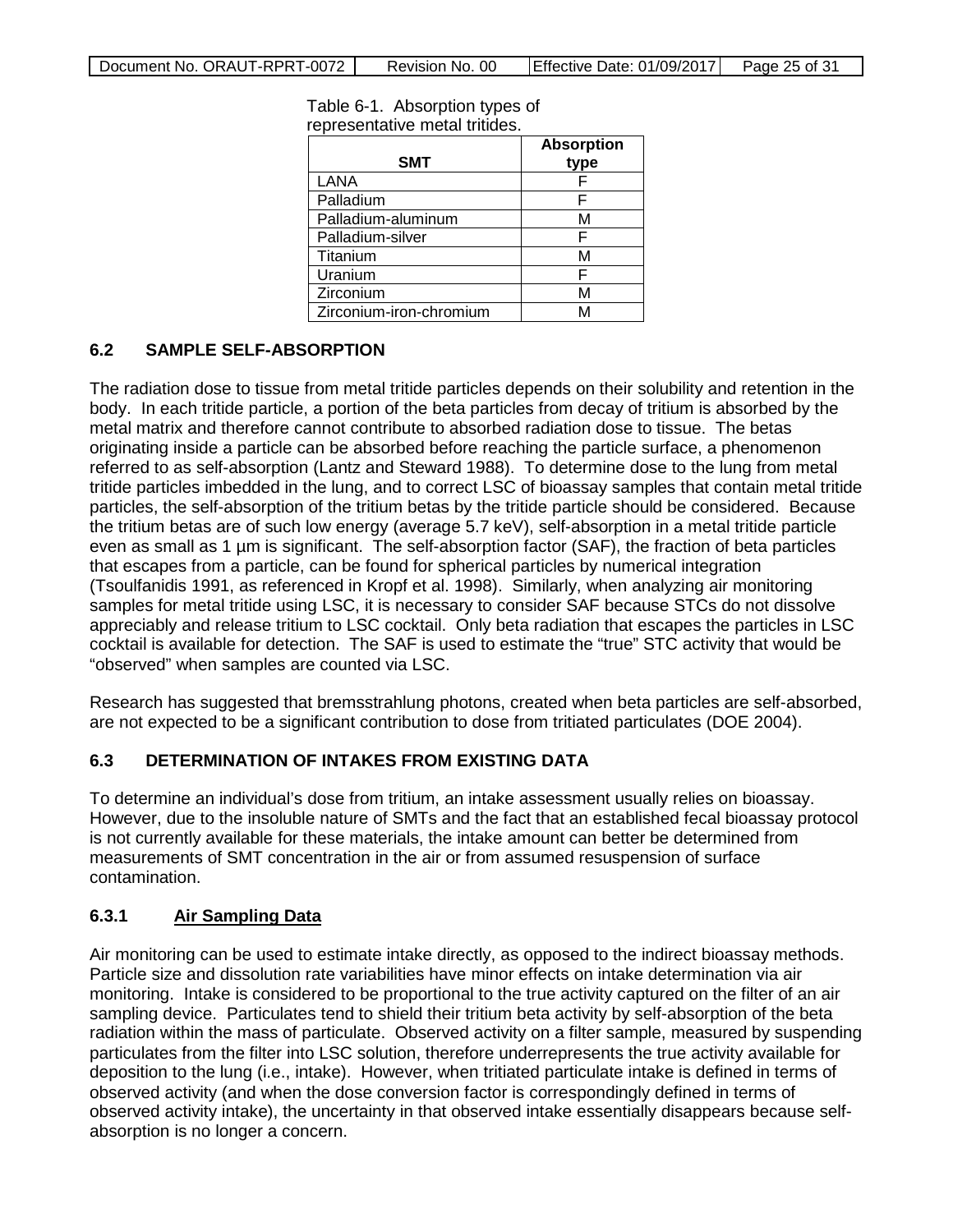| Document No. ORAUT-RPRT-0072 | Revision No. 00 | Effective Date: 01/09/2017 | Page 26 of 31 |
|------------------------------|-----------------|----------------------------|---------------|
|                              |                 |                            |               |

### <span id="page-25-0"></span>**6.3.2 Surface Contamination Data**

Removable surface contamination can produce elevated airborne contamination due to resuspension. The fraction of surface contamination that can be resuspended is highly dependent on the type of activities in the contaminated area. The most widely used method for quantifying tritium contamination on smear and air samples is LSC. Although this technique gives acceptable results for tritium forms that are soluble in LSC cocktail (e.g., HTO), it generally underestimates the true tritium activity if STCs are present. Therefore, consideration of sample self-absorption is necessary.

# <span id="page-25-1"></span>**7.0 CONCLUSION**

Various metal tritides are encountered at SRS Tritium Facilities. In the early 1980s, Savannah River Laboratory began a major program to develop and use metal hydrides in tritium production. Metal tritides are metals that absorb and store tritium atoms in the crystalline structure of the metal. When a metal tritide is inhaled, the lungs retain the material, which slowly releases tritium. This release of tritium occurs as the metal tritide particles dissolve and the tritium diffuses out. Once the tritium is released from the metal tritide particle, it is assumed to be converted to HTO and subsequently behave according to the HTO biokinetic model.

Metal hydrides turned out to be ideally suited for tritium handling and processing. These metals include uranium, palladium, titanium, lanthanum-aluminum-nickel tritide, mischmetal, and zirconium. In general, tritides at SRS can generally be characterized as readily soluble metal tritides. Evaluations of the physical and chemical properties of these tritium compounds have shown that uranium and palladium do not bind tritium in a manner significantly different from tritium oxide. Therefore, they are not considered STCs. The remaining metals form compounds that cannot be adequately assessed using the tritium oxide urine bioassay model and therefore are classified as STCs.

As stated in OTIB-0066, in the vast majority of occupational exposures to tritium it is not possible to identify the tritium compound taken into the body based on the observed urinary excretion. Therefore, the selection of the appropriate tritium compound in an intake evaluation must usually be based on process knowledge of the source terms in the workplace. The material presented in this paper, and the classified notes associated with this paper, describes the types of SMTs used at SRS, the locations at which these materials could be encountered, and the time frames during which these materials were handled. This information, when coupled with existing tritium bioassay data and the methods presented in OTIB-0066 should be sufficient to bound metal hydride doses at SRS.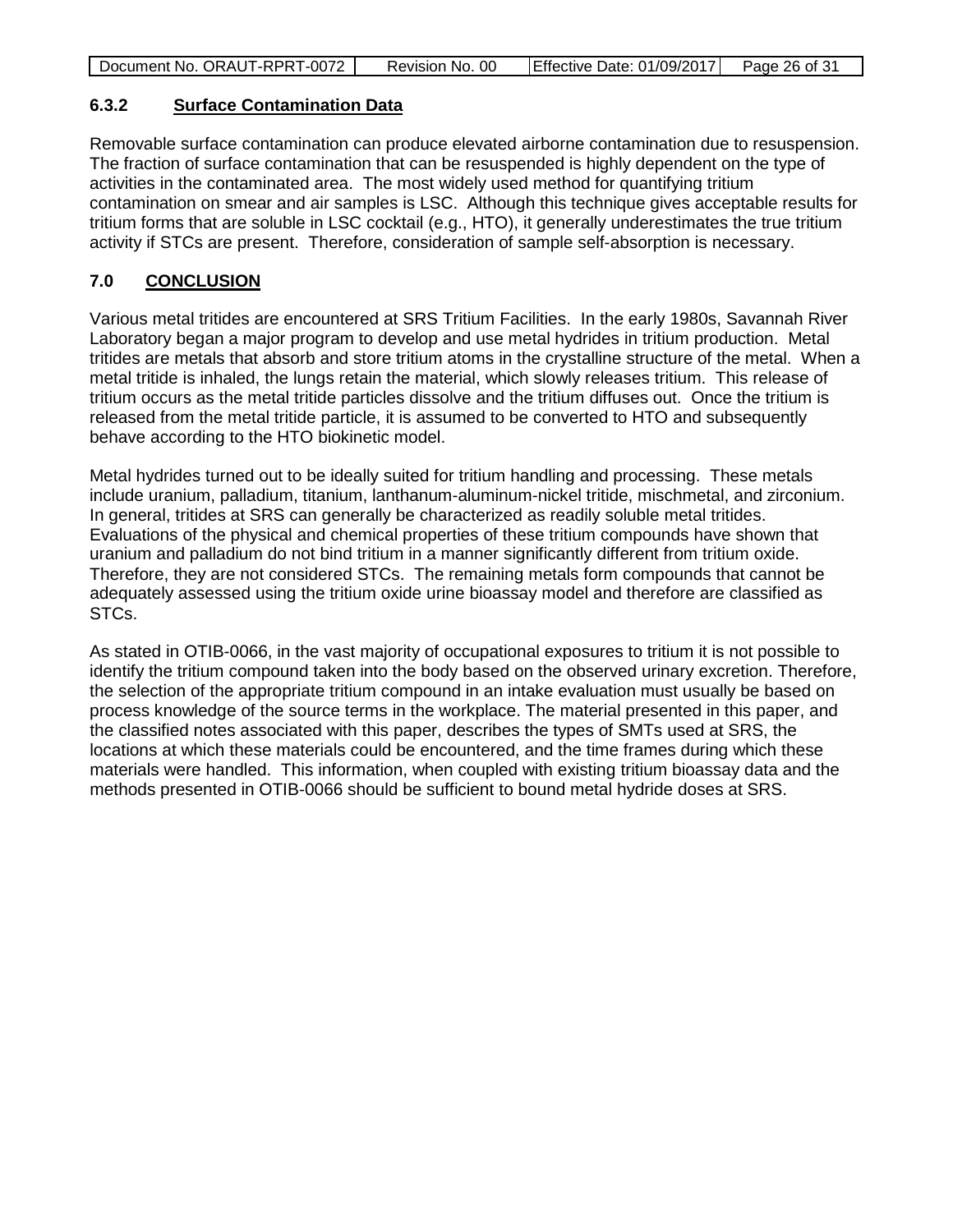#### <span id="page-26-0"></span>**REFERENCES**

- Antonov, V. E., M. Baier, B. Domer, V. K. Fedotov, G. Grosse, A. Kolesnikiv, E. G. Ponyatovsky, G. Schneider, and F. E. Wagner, 2002, "High-Pressure Hydrides of Iron and its Alloys," *Journal of Physics: Condensed Matter*, volume 14, number 25, pp. 6427–6445. [SRDB Ref ID: 163825]
- Baumann, E. W. and K. W. MacMurdo, 1977, *Determination of Tritium in Solutions from Nuclear Fuel Reprocessing*, DP-MS-77-36, E. I. du Pont de Nemours and Company, Savannah River Plant, Aiken, South Carolina, January 1. [SRDB Ref ID: 163826]
- Beavis, L. C., and C. J. Miglionico, 1972, "Structural Behavior of Metal Tritide Films," *Journal of the Less Common Metals*, volume 27, issue 2, pp. 201–211. [SRDB Ref ID: 90498]
- Bebbington, W. P., 1990, *History of du Pont at the Savannah River Plant*, E. I. du Pont de Nemours and Company, Wilmington, Delaware. [SRDB Ref ID: 11249]
- Birchenall, A. K., 1992, *RTF Glovebox Stripper Regeneration Development*, WSRC-TR-92-530, Westinghouse Savanah River Company, Savannah River Site, Aiken, South Carolina. [SRDB Ref ID: 83981]
- Blackburn, G. W., 1994, *History of 232-F, Tritium Extraction Processing*, WSRC-IM-94-39, Westinghouse Savanah River Company, Savannah River Site, Aiken, South Carolina. [SRDB Ref ID: 12094]
- Bond, W. O., J. C. Mailen, and G. E. Michaels, 1992, *Evaluation of Methods for Decladding LWR Fuel for a Pyroprocessing-Based Reprocessing Plant*, ORNL/TM-12104, Oak Ridge National Laboratory, Oak Ridge, Tennessee, October. [SRDB Ref ID: 163827]
- Bradley, R. F., 1983, *Metal Hydride/TCAP Program at Savannah River*, DP-MS-84-9, E. I. du Pont de Nemours and Company, Savannah River Plant, Aiken, South Carolina, November. [SRDB Ref ID: 84822]
- Buley, R. D., D. J. Green, and J. Metzler, 1995, *Tritium Processing and Containment Practices at the Savannah River Site*, WSRC-MS-95-0083P, Westinghouse Savanah River Company, Savannah River Site, Aiken, South Carolina. [SRDB Ref ID: 59922]
- BWXT (Babcock & Wilcox Technologies of Ohio), 2000, *Mound Technical Basis Document for Stable Tritieated Particulate and Organically Bound Tritium*, MD-10516, Issue 0, Miamisburg Environmental Management Project, Miamisburg, Ohio, March 23. [SRDB Ref ID: 32921]
- Caracciolo, V. P., and A. A. Kishbaugh, 1964, *Electrolytic Dissolver for Power Fuels*, DP-896, E. I. du Pont de Nemours and Company, Savannah River Plant, Aiken, South Carolina, October 1. [SRDB Ref ID: 163829]
- Cheng, Y., 1993, "Dissolution Rate and Radiation Dosimetry of Metal Tritides," p. K-15, *Department of Energy 1993 Radiation Protection Workshop Proceedings, Las Vegas, Nevada, April 13-15, 1993*, Office of Health and Nevada Field Office, Las Vegas, Nevada, December. [SRDB Ref ID: 45955]
- Cheng, Y., Snipes, M. B., Wang, Y., Jow, H. 1999, "Biokinetics and Dosimetry of Titanium Tritide Particles in the Lung," *Health Physics*, volume 76, number 2, pp. 120–128.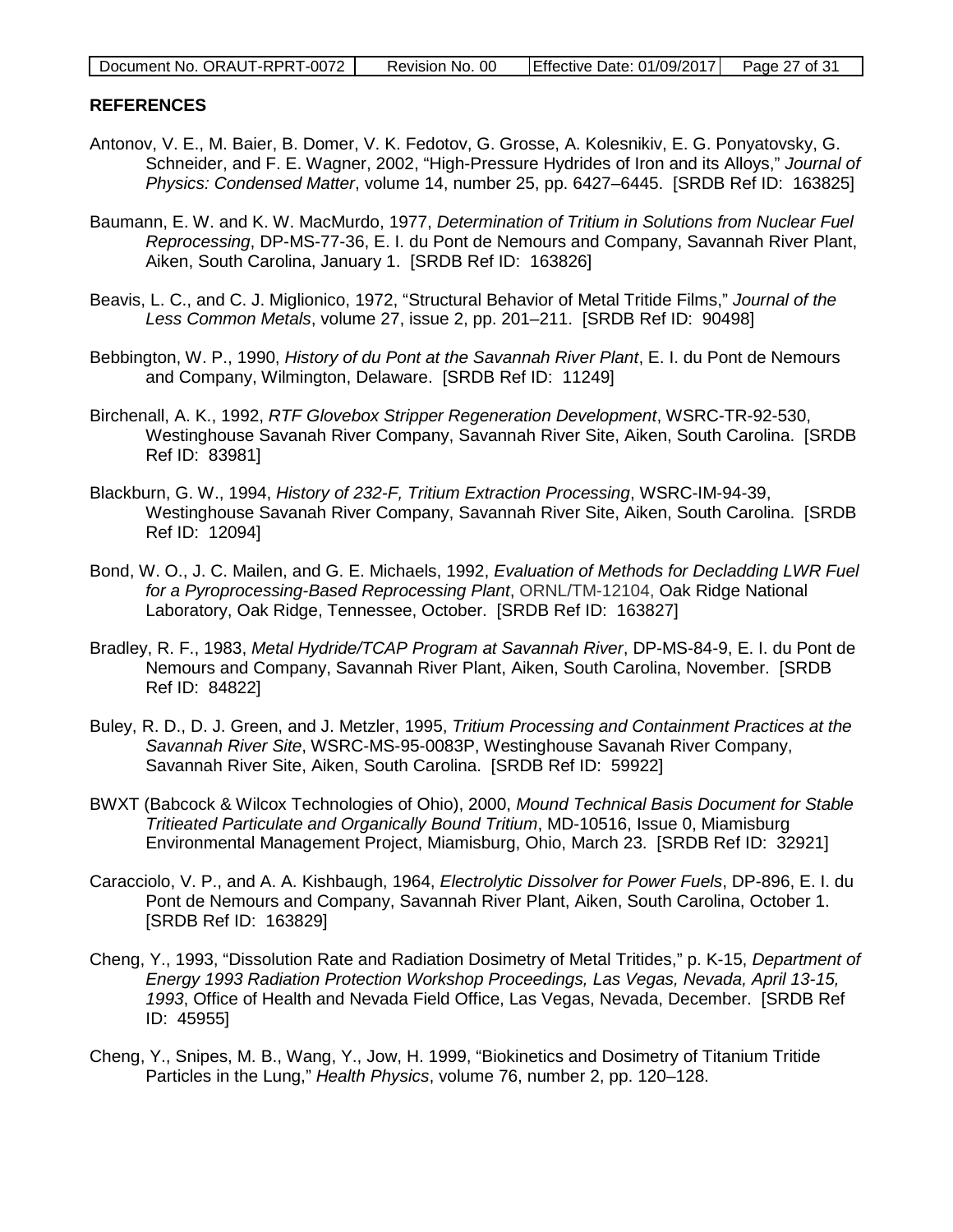- Clark, E. A., D. A. Dauchess, L. K. Heung, R. L. Rabun, and T. Motyka, 1995, *SRS History and Experience with Palladium Diffusers*, WSRC-TR-94-0412, Rev. 1, Westinghouse Savanah River Company, Savannah River Site, Aiken, South Carolina. [SRDB Ref ID: 163830]
- Crowder, M. L., J. E. Laurinat, and J. A. Stillman, 2010, *Measurement of Tritium During Voloxidation of Zircaloy-2 Fuel Hulls*, SRNL-STl-2010-00608, *Nuclear Technology*, October 14. [SRDB Ref ID: 163832]
- DOE (U.S. Department of Energy), 2015, *DOE Standard: Radiological Control Programs for Special Tritium Compounds*, DOE-STD-1129-2015, Washington, D.C., September. [SRDB Ref ID: 164261]
- DOE (U.S. Department of Energy), 2016, *Final Supplemental Environmental Impact Statement for the Production of Tritium in a Commercial Light Water Reactor*, DOE/EIS-0288-S1, National Nuclear Security Administration, Washington, D.C., March. [SRDB Ref ID: 163623]
- DuPont (E. I. du Pont de Nemours and Company), 1973, *Savannah River Plant History: Separations Areas, July 1954 through December 1972*, Savannah River Plant, Aiken, South Carolina. [SRDB Ref ID: 48560]
- EPA (U.S. Environmental Protection Agency), 1999, *CATC Technical Bulletin: Choosing an Adsorption System for VOC: Carbon, Zeolite, or Polymers?,* EPA-456/F-99-004. Clean Air Technology Center (MD-12) Information Transfer and Program Integration Division Office of Air Quality Planning and Standards U.S. Environmental Protection Agency Research Triangle Park, North Carolina, May. [SRDB Ref ID: 165205]
- Farfan, E. B., T. R. LaBone, G. C. Staack, Y. S. Cheng, Y. Zhou, and T. P. Varallo, 2011, *Determination of In-Vitro Lung Solubility and Intake-to-Dose Conversion Factor for Tritiated Lanthanum Nickel Aluminum Alloy*, SRNL-STl-2011-00587, Savannah River Nuclear Solutions, Savanah River National Laboratory, Aiken, South Carolina. [SRDB Ref ID: 128544]
- Hale, L. M., B. M. Wong, J. A. Zimmerman, and X. W. Zhou, 2013, "Atomistic Potentials for Palladium-Silver Hydrides," *Modeling and Simulation in Materials Science and Engineering*, volume 21, number 4, 45005. [SRDB Ref ID: 163833]
- Heung, L. K., 1994a, *Titanium for Long-Term Tritium Storage*, WSRC-TR-94-0596, Westinghouse Savanah River Company, Savannah River Site, Aiken, South Carolina. [SRDB Ref ID: 84122]
- Heung, L. K, 1994b, *Stripper System Performance in the Replacement Tritium Facility*, WSRC-MS-94- 0470, Westinghouse Savanah River Company, Savannah River Site, Aiken, South Carolina. [SRDB Ref ID: 87644]
- Heung, L. K., 2001, *Design of Metal Hydride Vessels for Processing Tritium*, WSRC-MS-2001-00179, Westinghouse Savanah River Company, Savannah River Site, Aiken, South Carolina. [SRDB Ref ID: 45954]
- Heung, L. K., R. H. Hsu, J. L. Rice, and T. S. McGee, 2004, *Performance Improvements of a Tritiated Water Recovery System*, WSRC-MS-2004-00088, Westinghouse Savanah River Company, Savannah River Site, Aiken, South Carolina. [SRDB Ref ID: 163834]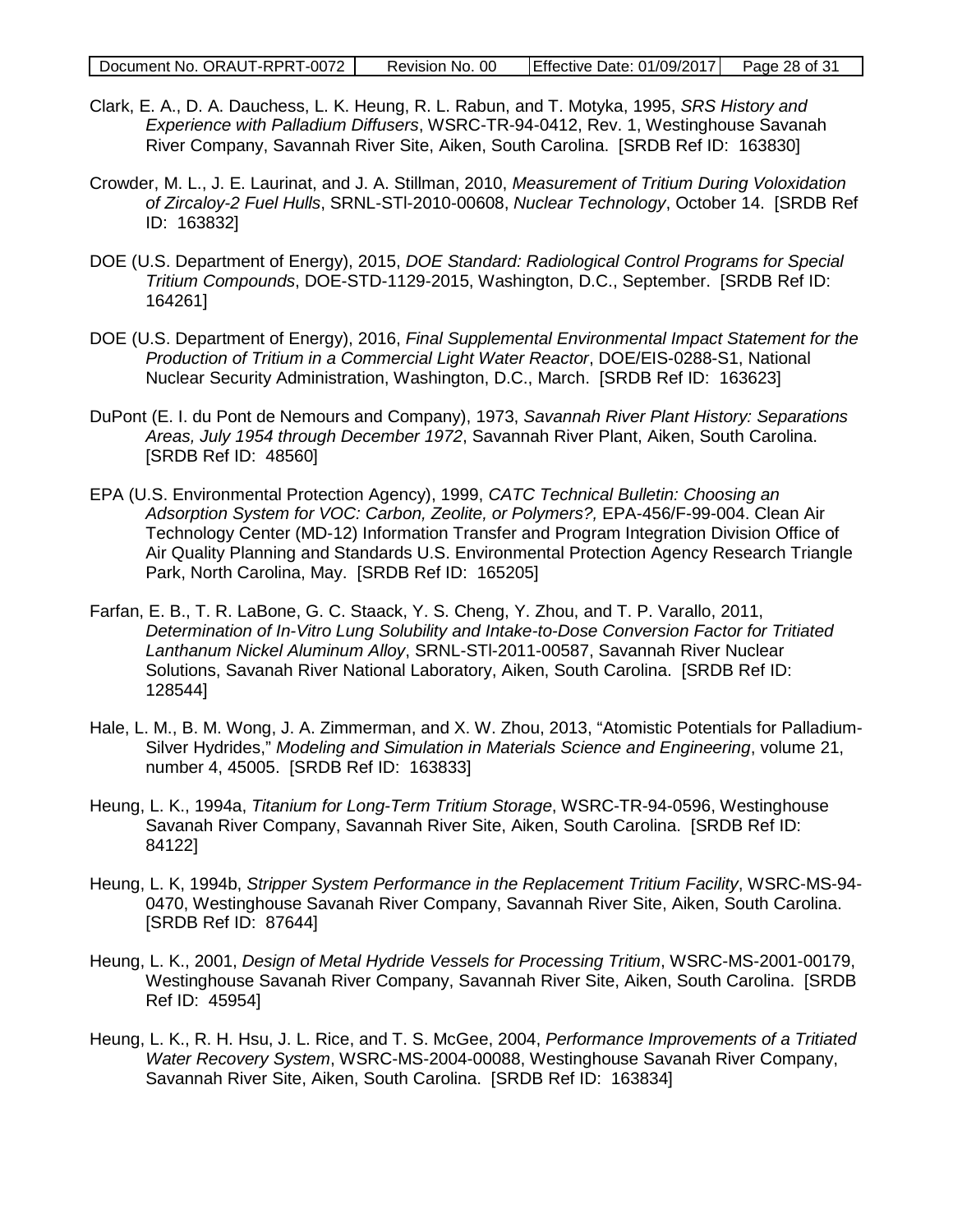- Heung, L. K., J. H. Owen, R. H. Hsu, R. F. Hashinger, D. E. Ward, and P. E. Bandola, 1991, *Tritium Confinement in a New Tritium Processing Facility at the Savannah River Site*, WSRC-MS-91- 049, Westinghouse Savanah River Company, Savannah River Site, Aiken, South Carolina. [SRDB Ref ID: 84075]
- Horen, A., S., T. Motyka, M. J. Montini, and R. F. Hashinger, 1993, *Startup Status of the Replacement Tritium Facility at the Savannah River Site*, WSRC-MS-93-282, Westinghouse Savanah River Company, Savannah River Site, Aiken, South Carolina. [SRDB Ref ID: 83989]
- Howard, D. W., 2000, "Special Tritium Compounds in the Savannah River Technology Center," memorandum to N. D. Johnson, Westinghouse Savanah River Company, Savannah River Site, Aiken, South Carolina August 3. [SRDB Ref ID: 94505].
- Hsu, R. H., and L. K. Heung, 1997, *Confinement and Stripping Systems for APT Tritium Processing*, WSRC-RP-97-00887, Westinghouse Savanah River Company, Savannah River Site, Aiken, South Carolina. [SRDB Ref ID: 79410]
- Hsu, R. H., and L. N. Oji, 1997, *Tritium Facilities Modernization and Consolidation Project Process Waste Assessment, Project S-7726, Waste Assessment and Treatment and Disposal Option Assessment*, WSRC-TR-97-00368, Westinghouse Savannah River Company, Savannah River Technology Center, Aiken, South Carolina, November 14. [SRDB Ref ID: 83973]
- IAEA (International Atomic Energy Agency), 2004, *Management of Waste Containing Tritium and Carbon-14*, Technical Report Series No. 421, Vienna, Austria.
- Klein, J. E., 2001, *A 1600 Liter Tritium Hydride Storage Vessel*, WSRC-MS-2001-00247, Westinghouse Savanah River Company, Savannah River Site, Aiken, South Carolina. [SRDB Ref ID: 84023].
- Klein, J. E., and J. S. Holder, 2005, *SAES St 909 Getter Testing at the Savannah River National Laboratory: Bench, Pilot and Full Scale Tests*, WSRC-MS-2005-00450, Savannah River National Laboratory, Aiken, South Carolina. [SRDB Ref ID: 163835]
- Kropf, R. F., Y. Wang, and Y. S. Cheng, 1998, "Self-Absorption of Tritium Betas in Metal Tritide Particles," *Health Physics*, volume 75, number 4, pp. 398–404. [SRDB Ref ID: 76828]
- Laesser, R., 1989, *Tritium and Helium-3 in Metals,* Springer-Verlag Berlin, Berlin, Germany.
- Lantz, M. W., and J. B. Steward, 1998, "Accounting for the Self-Absorption of Betas in Cobalt-60 Hot Particles," *Radiation Protection Management*, volume 5, pp. 25–29.
- Lindner, C. N., R. E. Burnham, C. Chiappetto, B. T. Snider, and R. N. Lutz, 2004, *Transport & Disposal of Tritium Producing Burnable Absorber Rods at the Tritium Extraction Facility*, WSRC-MS-2004-00840, Westinghouse Savanah River Company, Savannah River Technology Center, Aiken, South Carolina. [SRDB Ref ID: 84051]
- Louthan, M. R., 2008, "Hydrogen Embrittlement of Metals: A Primer for the Failure Analyst," *Journal of Failure Analysis and Prevention*, volume 8, issue 3, pp. 289–307. [SRDB Ref ID: 163807]
- Motyka, T., 1989, *Advanced Hydride Laboratory*, WSRC-RP-89-69, Westinghouse Savanah River Company, Savannah River Technology Center, Aiken, South Carolina. [SRDB Ref ID: 163837]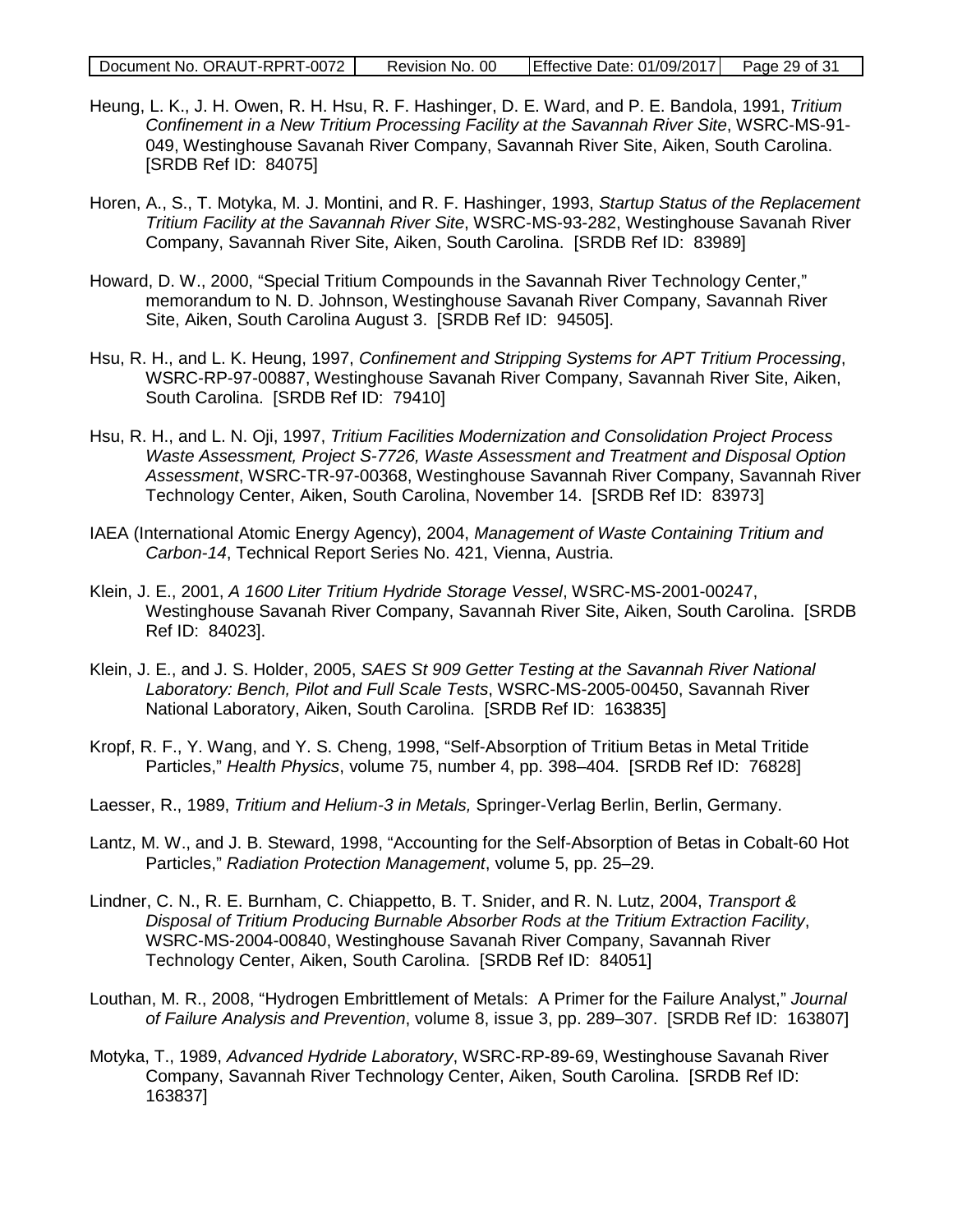- Motyka, T., E. A. Clark, D. A. Dauchess, L. K. Heung, and R. L. Raburn, 1995, *Experience with Palladium Diffusers in Tritium Processing*, WSRC-MS-95-0048, Westinghouse Savanah River Company, Savannah River Technology Center, Aiken, South Carolina. [SRDB Ref ID: 84124]
- Moxley, J., 2002, "Radiological Control Program for Special Tritium Compounds," memorandum to D. P. Potocik, Westinghouse Savanah River Company, Savannah River Technology Center, Aiken, South Carolina June 27. [SRDB Ref ID: 45992]
- Moxley, S. J., 2007, "Radiological Controls for Handling Legacy Tritium Exposure Samples from the Metal Hydride Test Cell," memorandum to D. P. Potocik, Westinghouse Savanah River Company, Savannah River Technology Center, Aiken, South Carolina, May 15. [SRDB Ref ID: 84856]
- Mozin, V., 2008, "Options for Hydride Fuels Reprocessing," *Joint International Workshop: Nuclear Technology and Society – Needs for Next Generation*, University of California-Berkeley, Berkeley, California. [SRDB Ref ID: 163838]
- Nichols, G. S., 1996, *Procedure for Removing of Used Metal Hydrides*, Westinghouse Savannah River Company, Westinghouse Savanah River Company, Savannah River Technology Center, Aiken, South Carolina, October 7. [SRDB Ref ID: 84854]
- Nobile, A., and T. Motyka, 1991, *Disposal of Tritium-Exposed Metal Hydrides*, WSRC-TR-91-391, Westinghouse Savanah River Company, Savannah River Technology Center, Aiken, South Carolina. [SRDB Ref ID: 84117]
- Nobile, A., W. C. Mosley, J. S. Holder, and K. N. Brooks, 1994, "Deuterium Absorption and Material Phase Characteristics of Zr<sub>2</sub>Fe," *Journal of Alloys and Compounds*, volume 206, issue 1, pp. 89–93. [SRDB Ref ID: 163805]
- ORAUT (Oak Ridge Associated Universities Team), 2007, *Calculation of Dose from Intakes of Special Tritium Compounds*, ORAUT-OTIB-0066, Rev. 00, Oak Ridge, Tennessee, April 26.
- Ortman, M. S., L. K. Heung, A. Nobile, and R. L. Rabun, 1989, "Tritium Processing at the Savannah River Site: Present and Future," *Journal of Vacuum Science & Technology A*, volume 8, number 3, pp. 2881–2889. [SRDB Ref ID: 76826]
- Posey, W. N., A. R. Moche, T. Motyka, and W. A. Roberson, 1997, "Safety Evaluation of the Advanced Hydride Laboratory in Building 773-A," memorandum to T. L. Capeletti, Technical Division, Westinghouse Savannah River Company, Savannah River Laboratory, Aiken, South Carolina, July 10. [SRDB Ref ID: 84833]
- Rabun, R. L., 2000, "Special Tritium Compounds in the SRS Tritium Facilities," memorandum to D. P. Potocik, Westinghouse Savanah River Company, Savannah River Site, Aiken, South Carolina, August 25. [SRDB Ref ID: 94447]
- Richardson, R. B., and A. Hong, 2001, "Dose to Lung from Inhaled Tritiated Particles," *Health Physics,* volume 81, number 3, pp. 313–324. [SRDB Ref ID: 163839]
- Rudisill, T. S., and J. L. Mickalonis, 2006, *Decontamination of Zircaloy Spent Fuel Cladding Hulls*, WSRC-TR-2006-00321, Westinghouse Savanah River Company, Savannah River Site, Aiken, South Carolina, September 27. [SRDB Ref ID: 163804]